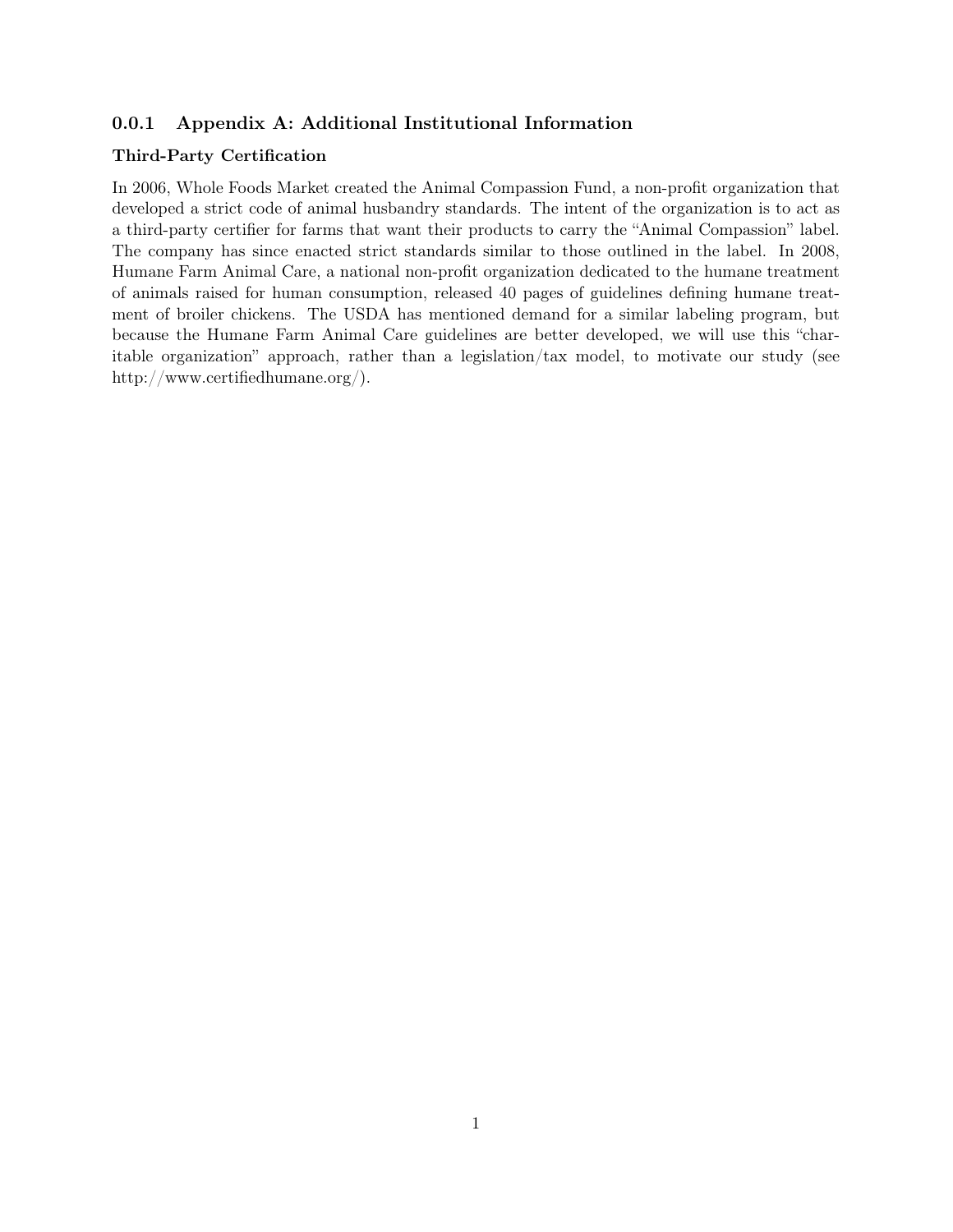## 0.0.2 Appendix B: Survey Design and Development; Data

### Choice Set Design

In our survey, respondents were presented with six choice scenarios in which they were asked to consider whether to purchase a given quantity and type of meat as though they were on a typical food shopping trip. In this paper, we concentrate on the first and second choice scenarios, which concern opportunities to purchase a package of chicken breasts. Figure 1 in the paper illustrates one randomized instance of the survey questions concerning chicken purchases.[1](#page-1-0)

### Choice Set Template

Our survey used MS Word's "mailmerge" utility to generate unique versions of the survey, one hundred versions at a time. Choice sets like the one in Figure 1 in the paper used the variables in an Excel spreadsheet to fill the fields in the survey template. Thus the introduction to the choice set, and the choice table, read as follows:

Suppose you have come to your usual food store. You are considering whether to buy a «wt1» pound package of chicken breasts. The store offers three brands of chicken breasts that look the same. The color, size and fat content of each brand are very similar. The only visible difference is that one brand is marked "«labela1»," one brand is marked "«labelb1»," and the third brand is marked "«labelc1»." The prices are also different.

|              |                                                   |                                                                                                                                                                                                                                                                                                                                                                                                                                                                                            |                                              | None |
|--------------|---------------------------------------------------|--------------------------------------------------------------------------------------------------------------------------------------------------------------------------------------------------------------------------------------------------------------------------------------------------------------------------------------------------------------------------------------------------------------------------------------------------------------------------------------------|----------------------------------------------|------|
| Type         | «labela1»                                         | «labelb1»                                                                                                                                                                                                                                                                                                                                                                                                                                                                                  | $\&$ labelc1»                                |      |
| Package size | $\langle \text{wt1} \rangle$ lbs                  | $\langle \text{wt1} \rangle$ lbs                                                                                                                                                                                                                                                                                                                                                                                                                                                           | $\langle \text{wt1} \rangle$ lbs             |      |
| Price        | $\frac{1}{2} \cdot \frac{\text{dupal}}{\text{d}}$ | $\frac{\text{d} \cdot \text{d} \cdot \text{d} \cdot \text{d} \cdot \text{d} \cdot \text{d} \cdot \text{d} \cdot \text{d} \cdot \text{d} \cdot \text{d} \cdot \text{d} \cdot \text{d} \cdot \text{d} \cdot \text{d} \cdot \text{d} \cdot \text{d} \cdot \text{d} \cdot \text{d} \cdot \text{d} \cdot \text{d} \cdot \text{d} \cdot \text{d} \cdot \text{d} \cdot \text{d} \cdot \text{d} \cdot \text{d} \cdot \text{d} \cdot \text{d} \cdot \text{d} \cdot \text{d} \cdot \text{d} \cdot \$ | $\frac{\omega}{\omega}$ $\langle$ dupc1» /lb |      |
| Total cost   | $\text{\textdegree}\xspace$                       | $\text{\$\ll dtpb1$}$                                                                                                                                                                                                                                                                                                                                                                                                                                                                      | $\frac{1}{2}$ «dtpc1»                        | \$0  |
| I prefer:    |                                                   |                                                                                                                                                                                                                                                                                                                                                                                                                                                                                            |                                              |      |

Keeping in mind your household budget, which would you choose? (check ONE)

We were careful to randomize, across respondents, the order in which we presented the three types of products. In half of the surveys, the order was "Conventional, Free-Range, Humane and None." In the other half, it was "Humane, Free-Range, Conventional and None." In pre-tests it did not seem natural ever to list "None" as the first option, or to place "Conventional" in the middle.

Table B-1 contains additional information about the randomized design of the survey, showing the marginal distributions of total and per-unit prices for each product used in our choice scenarios, as well as the package weights. While the quantities of meat were kept constant within any single choice set, they were varied randomly across choice sets at half-pound intervals ranging from 1.5 to 3.0 pounds. We worried that the WTP premium for the humanely raised product might be per package, rather than per pound, but this turned out not to be the case.

<span id="page-1-0"></span><sup>&</sup>lt;sup>1</sup>The third and fourth choice scenarios consider top-sirloin beef and ground beef, respectively. In all scenarios, respondents were also given the option to choose "none." The fifth and sixth choice scenarios asked respondents to choose one of six types of meat, either chicken raised in one of the three manners or top-sirloin beef raised in one of the three manners and then again for chicken versus ground beef.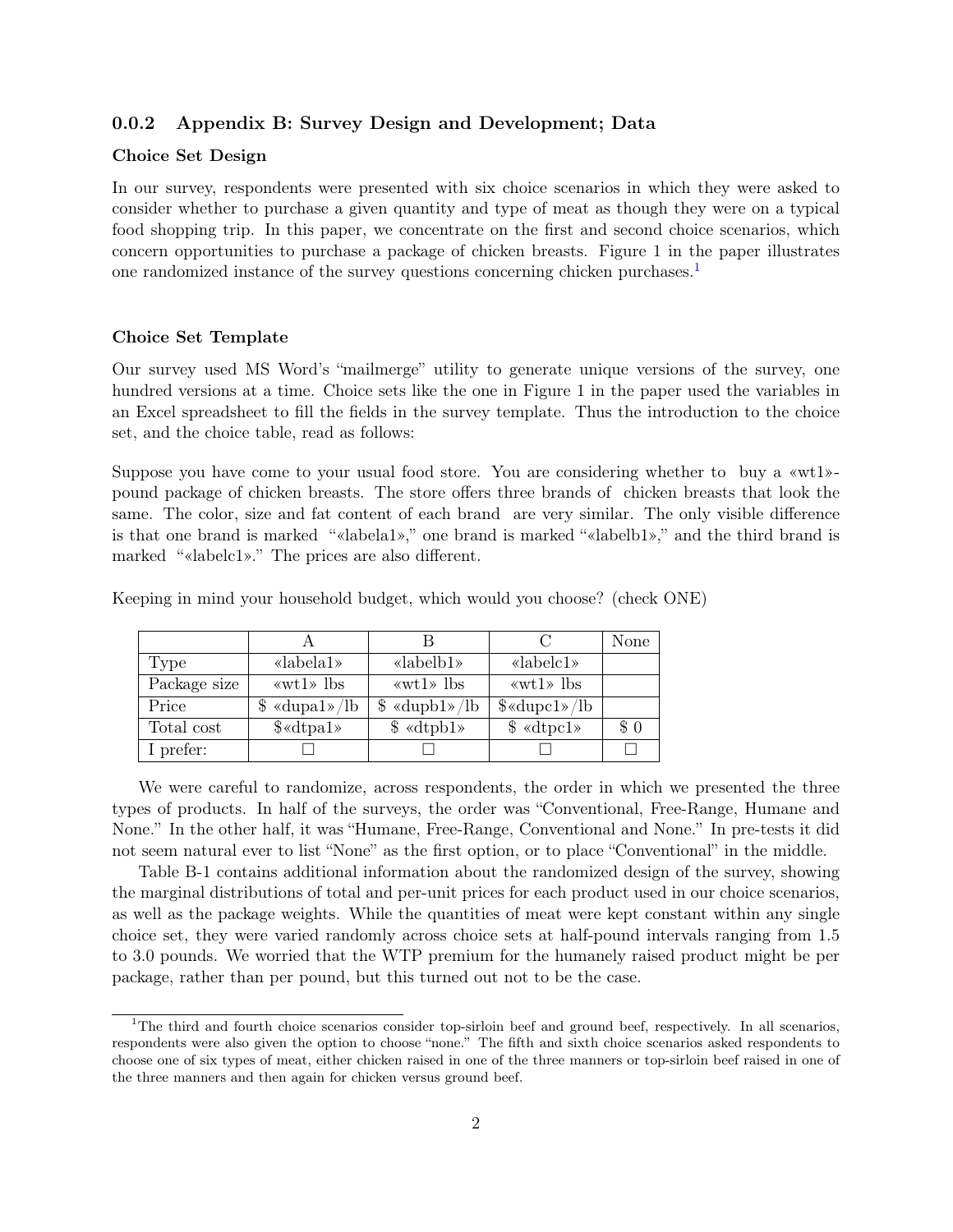For each choice, the per-pound base price of conventional meat was varied randomly among eight possible values, as was the price premium for the free-range and the humanely raised products (again, among eight possible values for each). For each scenario, the premium on the humanely raised product was always higher than that of the free-range product. This strategy guards against strict dominance in the choice set, since the standards for humanely raised products were described as being much more stringent than for free-range products.[2](#page-2-0)

### Optimal Design

Our survey instrument was developed with a very short lead time during the winter quarter of 2006. Since that time, a number of papers have emerged to help researchers develop more efficient designs for conjoint choice sets. A variety of criteria have been explained and advocated, some of which rely upon the researcher's priors (or preliminary pre-test results) for the key parameters of the choice model. One such criterion is D-optimality, where the mix of attributes in the choice sets is designed to minimize the determinant of the variance-covariance matrix of the parameter estimates, conditional on an assumption about which model will be estimated. Some newer research directed at improving estimation efficiency through choice set design (which was not published as of the time our survey was being put together) includes [Hensher](#page-20-0) [\(2006a\)](#page-20-0), [Hensher](#page-20-1) [\(2006b\)](#page-20-1), [Fer](#page-20-2)[rini and Scarpa](#page-20-2) [\(2007\)](#page-20-2), [Toubia and Hauser](#page-21-0) [\(2007\)](#page-21-0), [Scarpa et al.](#page-21-1) [\(2007\)](#page-21-1), [Scarpa and Rose](#page-21-2) [\(2008\)](#page-21-2), [Street and Burgess](#page-21-3) [\(2008\)](#page-21-3), [Rose and Bliemer](#page-20-3) [\(2009\)](#page-20-3), [Bliemer et al.](#page-20-4) [\(2009\)](#page-20-4), [Li and Wang](#page-20-5) [\(2009\)](#page-20-5), [Johnson et al.](#page-20-6) [\(2010\)](#page-20-6), and [Goos et al.](#page-20-7) [\(2010\)](#page-20-7). Of course, were we to repeat a survey of this type with more lead time for survey development, we would certainly exploit to the extent possible the insights in these papers as well as those in earlier papers by [Kanninen](#page-20-8) [\(2002\)](#page-20-8), [Carlsson and](#page-20-9) [Martinsson](#page-20-9) [\(2003\)](#page-20-9), [Burgess and Street](#page-20-10) [\(2005\)](#page-20-10), [Caussade et al.](#page-20-11) [\(2005\)](#page-20-11), and [Sandor and Wedel](#page-20-12) [\(2005\)](#page-20-12).

As noted by [Rose and Bliemer](#page-20-3) [\(2009\)](#page-20-3), however, simple orthogonal designs such as the one used in this study have been traditional for practitioners. Many researchers now try to exploit the fact that so-called "efficient" designs are able to produce greater precision in parameter estimates with smaller sample sizes. Some estimation efficiency has undoubtedly been sacrificed by our reliance on an orthogonal design, but little if any bias is expected as a result. Fortunately, we are able to discern many interesting and statistically significant effects even with our simple orthogonal design and relatively small sample.

By building random combinations for the prices of the three products in each of our choice scenarios, we also missed out on a possible opportunity to used formally blocked designs that would have allowed us to have the same consumer face the same choice set on more than one occasion, or to have different consumers fact the same choice set on multiple occasions. When choice sets are designed with such repetitions, there can be an opportunity to look for evidence of choice consistency. However, we did not anticipate having enough respondents to make this sort of test-retest analysis very informative, so we opted for simple random draws.

<span id="page-2-0"></span><sup>2</sup>The right to left orderings of the types of products (either conventional/free-range/humanely raised or humanely raised/free-range/conventional) were also randomized across respondents.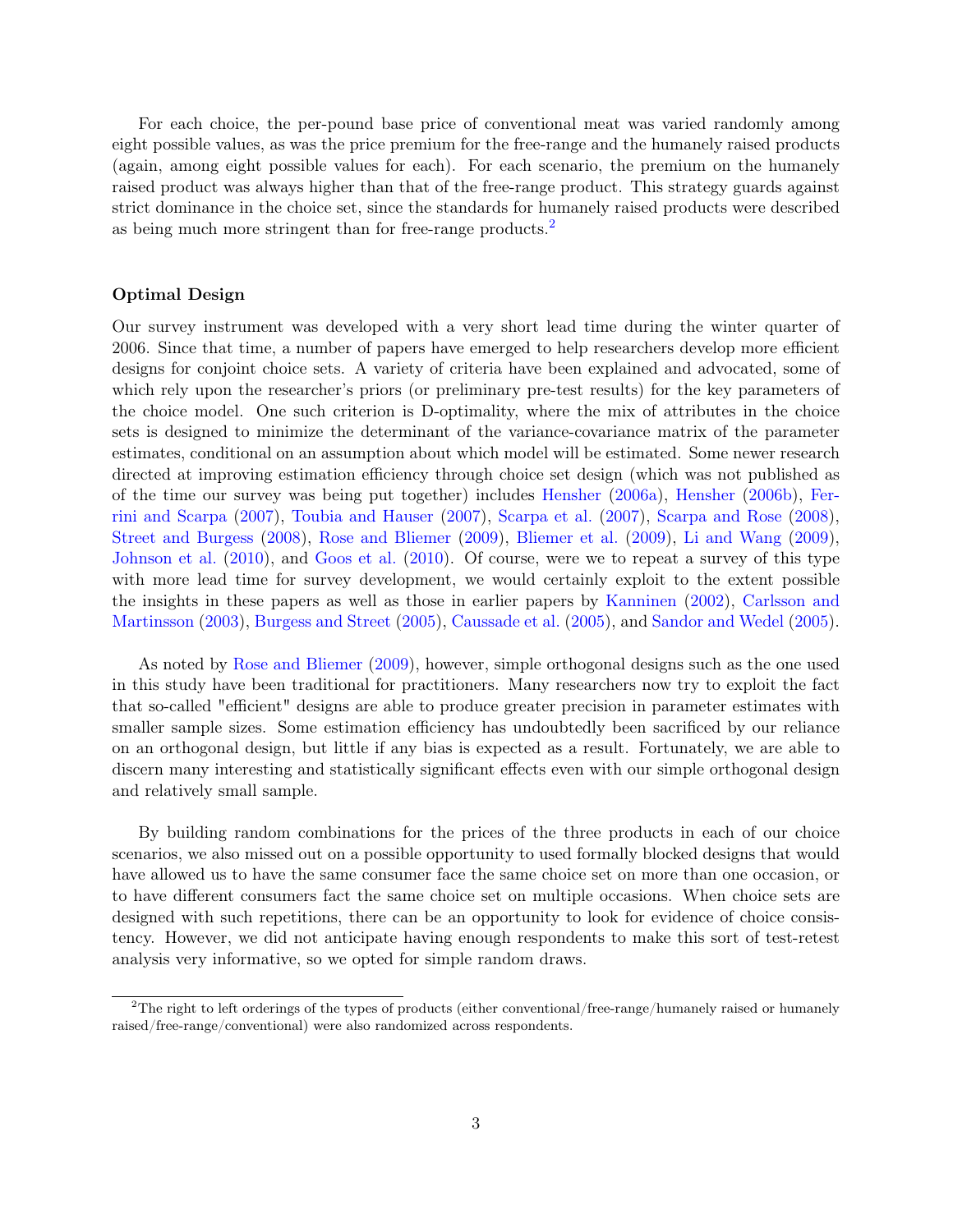### Survey Development

Our initial drafts of our survey instrument were tested over time on sixteen different individuals and revised extensively before being fielded to a test sample of 50 general-population respondents (42 of whom completed the questionnaire). Changes made following this preliminary analysis included:

- 1. Random variation of package sizes, rather than only presenting one pound packages of each type.
- 2. A question asking the price the respondent currently pays for conventional chicken was expanded to include free-range chicken and conventional and free-range steak and ground beef to increase our ability to incorporate revealed preferences.
- 3. The first 50 surveys asked respondents if they thought the prices were realistic, too high or too low. The results of from this question led us to decrease the baseline price range of chicken and the question was eliminated thereafter.
- 4. Wording changes were also made in the introductory sections in an attempt to decrease the perception of researcher bias in favor of the humanely raised certification program.

The revised survey was then fielded to a second test sample of 50 respondents. These results were pooled with the results from the first pre-test and subjected to preliminary econometric analysis. These first two pre-tests framed the product choice in each Choice Scenario as essentially a "forced choice" by asking respondents to assume that they had come to their usual food store "to buy 1.5 pounds of chicken breasts." This phrasing in the instructions appeared to create unexpectedly large disutility if the individual selected the "none" alternative. For example, the indirect utility from paying the price of at least one brand of chicken would have to be low enough to exceed the disappointment of having to leave this store empty-handed. The revised wording of the survey states only that the individual should assume that they have come to their usual food store and that they "are considering whether to buy 1.5 pounds of chicken breasts." Since the purchase in question is no longer being described as the purpose of the shopping trip, we anticipate that it should produce less disutility associated with the "none" alternative. This utility is the negative of the "lump" of utility associated with at least one of the products being purchased, independent of its attributes. We are interested in the marginal utilities of income and of each type of meat, not the total utility of a choice, which would include any disembodied utility associated with merely "some purchase" versus "no purchase." Evidence of any such disembodied lump of utility is no longer present in the estimating sample.

## Final Version

The final version of the survey also explores two possible levels of information provision. The earlier pre-test surveys described the criteria for "humanely raised" certification in great detail. A sideeffect of this level of detail is that consumers may become alarmed at learning (or imputing) that these possible types of mistreatment of animals are followed in all conventional farming operations. In the final survey, we are careful to debrief individuals about the extent to which they think this certification will merely confirm the good practices of some proportion of conventional farms. The more they think the humanely raised certification is superfluous, the less likely they are to be willing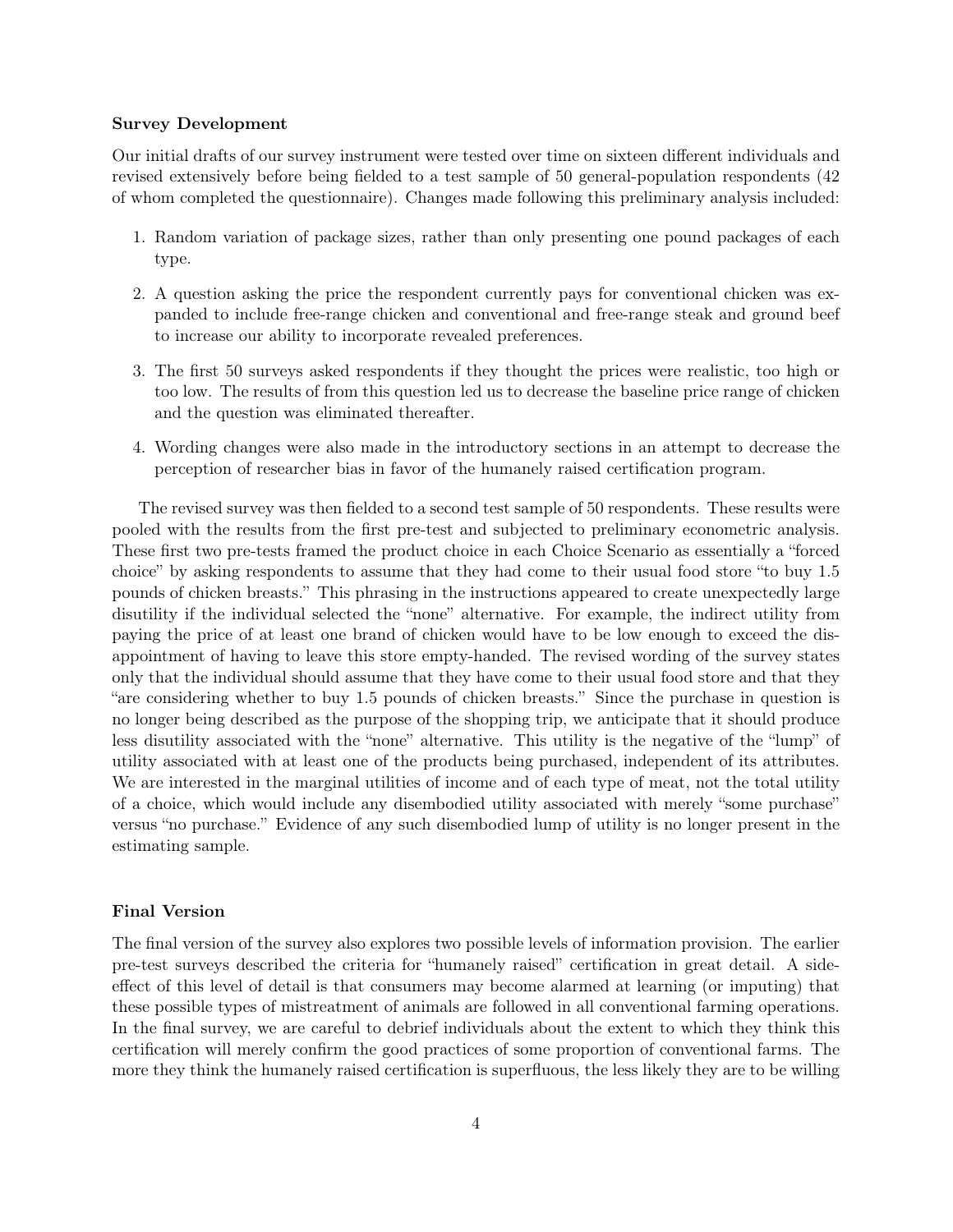to pay a premium for meats with this certification.

Often, products labeled "free-range" are also certified organic and/or hormone-free. However, the label considered by this study targets animal welfare concerns only, and does not necessarily describe how pesticides, hormones or antibiotics are used in raising animals. This was also clarified in the final version of our survey instrument.

### Sample Representativeness

The jury pool for a county courthouse represents perhaps the least-cost opportunity for bringing potential respondents from a wide variety of backgrounds to a central location where they must spend a lot of time waiting and may have nothing else to do. Portions of the county in question are relatively liberal, especially in the community where our university is located (which is home to 43% of the county's population). However, the adjacent community, which combines with the first to make up a larger metropolitan area, is considerably more conservative.

Table B-2 provides detailed descriptions of the variables we use in this paper to explain consumer preferences. To help assess the representativeness of our survey sample, Table B-3 compares some relevant characteristics of our survey respondents to the characteristics of the county, the state and the U.S. as a whole.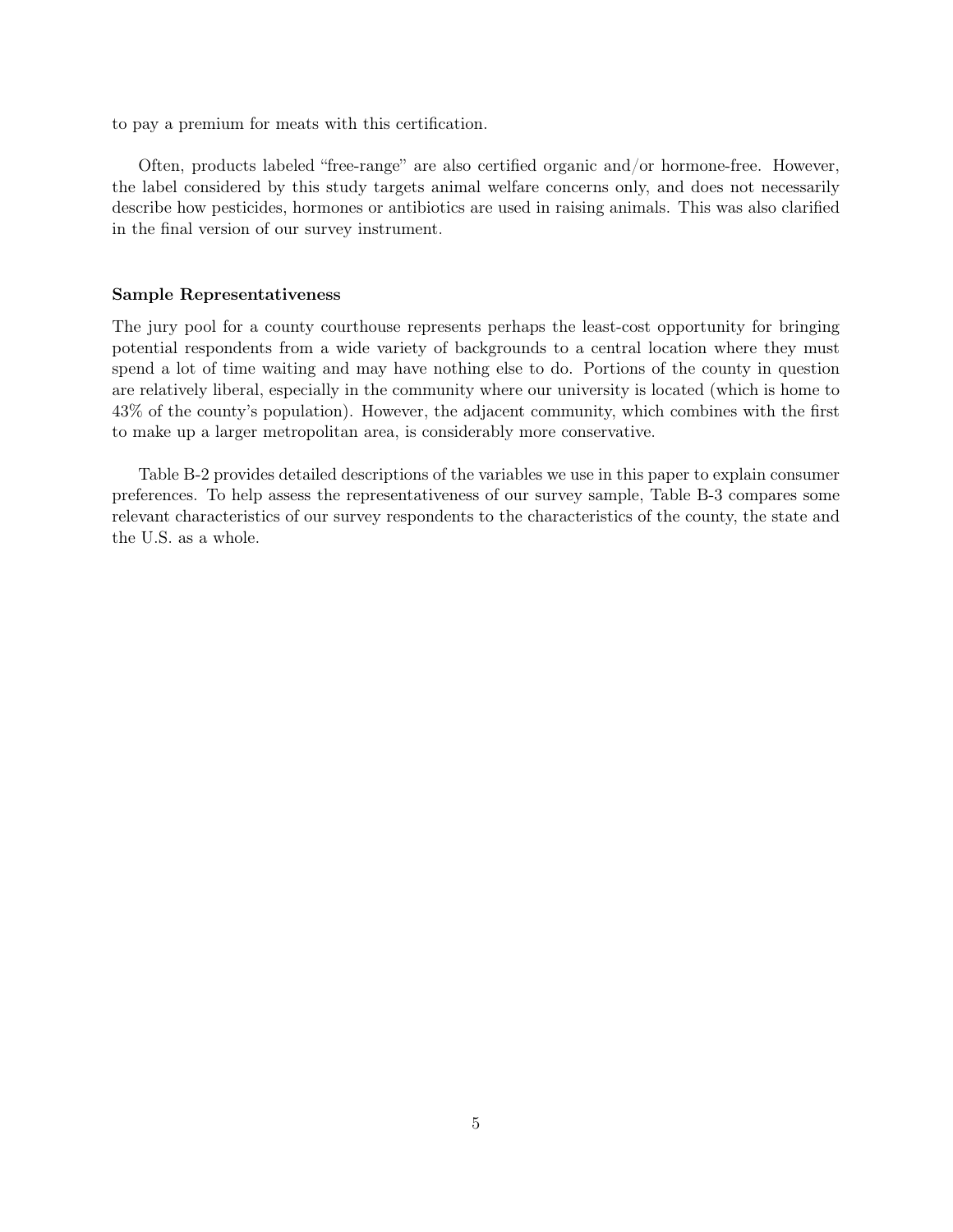| Meat    | Type              | Obs  | Mean       | Std. Dev.  | Min        | Max        |
|---------|-------------------|------|------------|------------|------------|------------|
| chicken | - conventional    | 480  | \$2.63     | \$0.48     | \$1.79     | \$3.49     |
|         | - free-range      | 480  | 3.20       | 0.71       | 1.84       | 5.19       |
|         | - humanely raised | 480  | 3.85       | 0.88       | 1.94       | 6.09       |
| weight  |                   | 1440 | $2.24$ lbs | $0.57$ lbs | $1.50$ lbs | $3.00$ lbs |
|         |                   |      |            |            |            |            |

Table B-1: Randomized Design for Prices and weights<br>\*  $\,$ 

\*For the full set of choices and all available responses.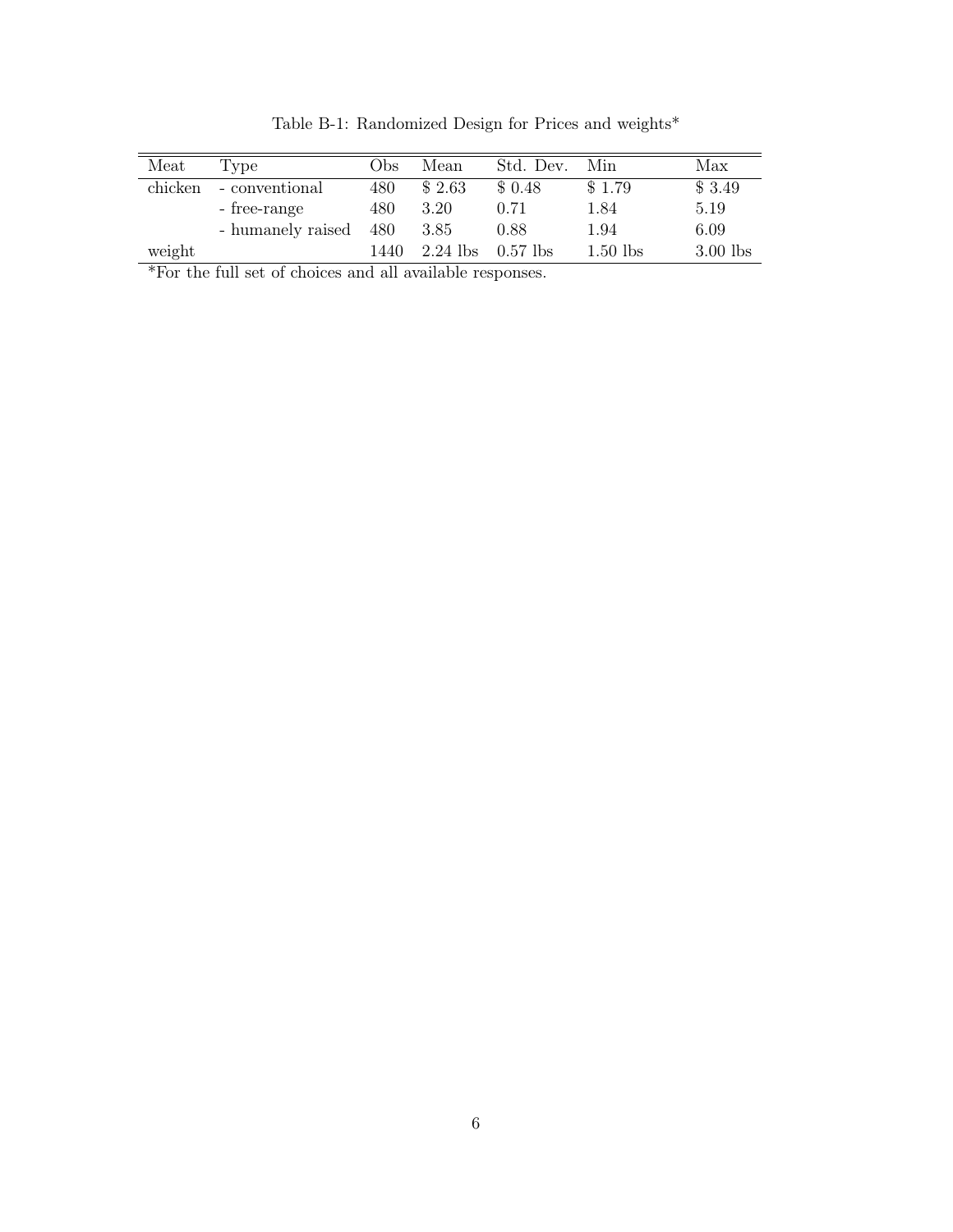| Variable name            | Brief description of survey question wording                                                                                                                                                                                                                                      |
|--------------------------|-----------------------------------------------------------------------------------------------------------------------------------------------------------------------------------------------------------------------------------------------------------------------------------|
| total price              | Total price of package purchase $(=\frac{6}{9}$ /pound x pounds)                                                                                                                                                                                                                  |
| pounds                   | package weight; constant across alternatives within a choice<br>scenario; differs across choice scenarios. Can assume values<br>of $0, 1.5, 2.0, 2.5, 3.0$ .                                                                                                                      |
| $1$ (female)             | $=1$ if respondent is female                                                                                                                                                                                                                                                      |
| household size           | Number of people in household, including<br>the respondent.                                                                                                                                                                                                                       |
| $1$ (college grad)       | $=$ 1 if respondent has attained at least a bachelor's degree                                                                                                                                                                                                                     |
| conservatism             | Subjective conservatism rating "In terms of politics, how do<br>do you consider yourself?" Options range from $1 =$ "Extremely"<br>liberal" to $4$ = "Moderate" to $7$ = "Extremely conservative"                                                                                 |
| H.healthiness            | "Do you think humanely raised meats might be more or<br>less healthy for people to eat than conventional meats?"<br>Options range from $1 =$ "Much less healthy than conventional"<br>meats" to $4$ = "Equally healthy" to $7$ = "Much more healthy"<br>than conventional meats." |
| H. improves<br>wellbeing | "How much do you think these [humanely raised]<br>requirements would actually improve the well-being of<br>livestock and poultry raised on certified farms?" Options<br>range from $1 =$ "Not at all" to $7 =$ "A lot"                                                            |
| antibiotic<br>concerns   | "In choosing among different brands of chicken breasts, to<br>what extent were you thinking about antibiotics, growth<br>hormones, or genetic engineering and how these might affect<br>chicken products?" Options range from $1 =$ "Not at all" to $7 =$<br>"A lot"              |

Table B-2: Descriptions of Variables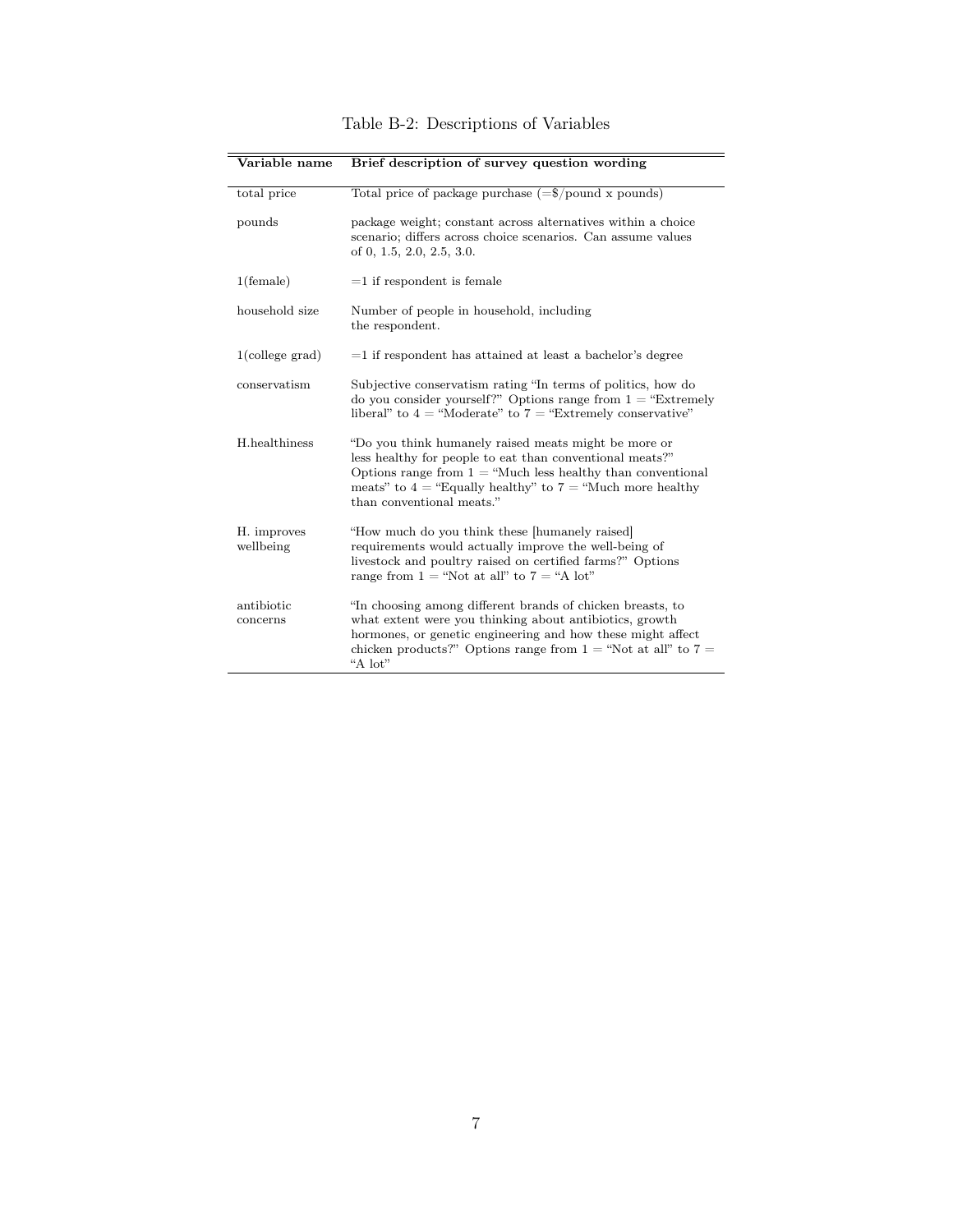|                                     | <b>Survey</b> | Lane County <sup><math>a</math></sup> | $O$ regon <sup>a</sup> | United States <sup>a</sup> |
|-------------------------------------|---------------|---------------------------------------|------------------------|----------------------------|
|                                     | Sample        |                                       |                        |                            |
| 2005 Population (Estimate)          |               | 335,180                               | 3,641,056              | 296,410,404                |
| Sample size                         | 240           |                                       |                        |                            |
| Female                              | 65.2%         | 50.8 %                                | 50.4 %                 | 50.9 %                     |
| Racial distribution                 |               |                                       |                        |                            |
| White alone or in combination       | 95.5%         | 93.7 %                                | 89.3%                  | 77.1%                      |
| Black alone or in combination       | $0.5\%$       | $1.3\%$                               | $2.1\%$                | 12.9%                      |
| Asian alone or in combination       | 1.1\%         | 2.8 %                                 | $3.7\%$                | $4.2\%$                    |
| Ethnicity - Hispanic or Latino      | 2.7%          | 4.6 %                                 | 8.0 %                  | 12.5%                      |
| Age distribution (for 20 and above) |               |                                       |                        |                            |
| $20$ to $24$ years                  | 8.8 %         | 11.6%                                 | $9.3\%$                | 9.4                        |
| $25$ to $34$ years                  | 18.1          | 17.7                                  | 19.0                   | 19.9                       |
| 35 to 44 years                      | 17.1          | 19.7                                  | 21.3                   | 22.5                       |
| $45$ to $54$ years                  | 20.2          | 20.8                                  | 20.5                   | 18.8                       |
| $55$ to $59$ years                  | 14.2          | 7.0                                   | 7.0                    | 6.7                        |
| $60$ to $64$ years                  | 10.4          | 5.3                                   | 5.3                    | 5.4                        |
| $65$ to $74$ years                  | 9.2           | 8.9                                   | 8.9                    | 9.2                        |
| 75 to 84 years                      | 0.0           | 6.8                                   | $6.5\,$                | 6.2                        |
| 85 years and over                   | 0.0           | 2.3                                   | 2.3                    | 2.1                        |
| Household income distribution       |               |                                       |                        |                            |
| $<$ \$10,000                        | 5.0 %         | 11%                                   | $8.6~\%$               | $9.5\%$                    |
| \$10,000-\$14,999                   | 5.0           | 7.3                                   | 6.5                    | 6.3                        |
| \$15,000-\$24,999                   | 12.3          | 14.6                                  | 13.4                   | 12.8                       |
| \$25,000-\$49,999                   | 27.9          | 32.5                                  | 31.6                   | 29.3                       |
| \$50,000-\$99,999                   | 37.5          | 26.7                                  | 29.9                   | 29.7                       |
| \$100,000-\$149,999                 | 6.7           | 5.0                                   | $6.5\,$                | 7.7                        |
| $$150,000 - $199,999$               | 2.1           | 1.3                                   | 1.7                    | 2.2                        |
| $$200,000+$                         | 2.1           | 1.5                                   | 1.8                    | 2.4                        |
| Education, persons 25 and older     |               |                                       |                        |                            |
| Less than high-school               | 1.3%          | 12.5%                                 | 14.9%                  | 19.6                       |
| High-school graduate                | 10.2          | 25.9                                  | 26.3                   | 28.6                       |
| Some college, no degree             | 47.9          | 28.8                                  | 27.1                   | 21.0                       |
| Associate degree                    | 7.5           | 7.3                                   | 6.6                    | 6.3                        |
| Bachelors degree                    | 22.9          | 15.6                                  | 16.4                   | 15.5                       |
| Graduate or prof. degree            | 17.3          | 9.9                                   | 8.7                    | 8.9                        |

Table B-3: Descriptive Statistics for Survey Sample and Actual Population (Census year 2000)

<sup>a</sup>Source: www.census.gov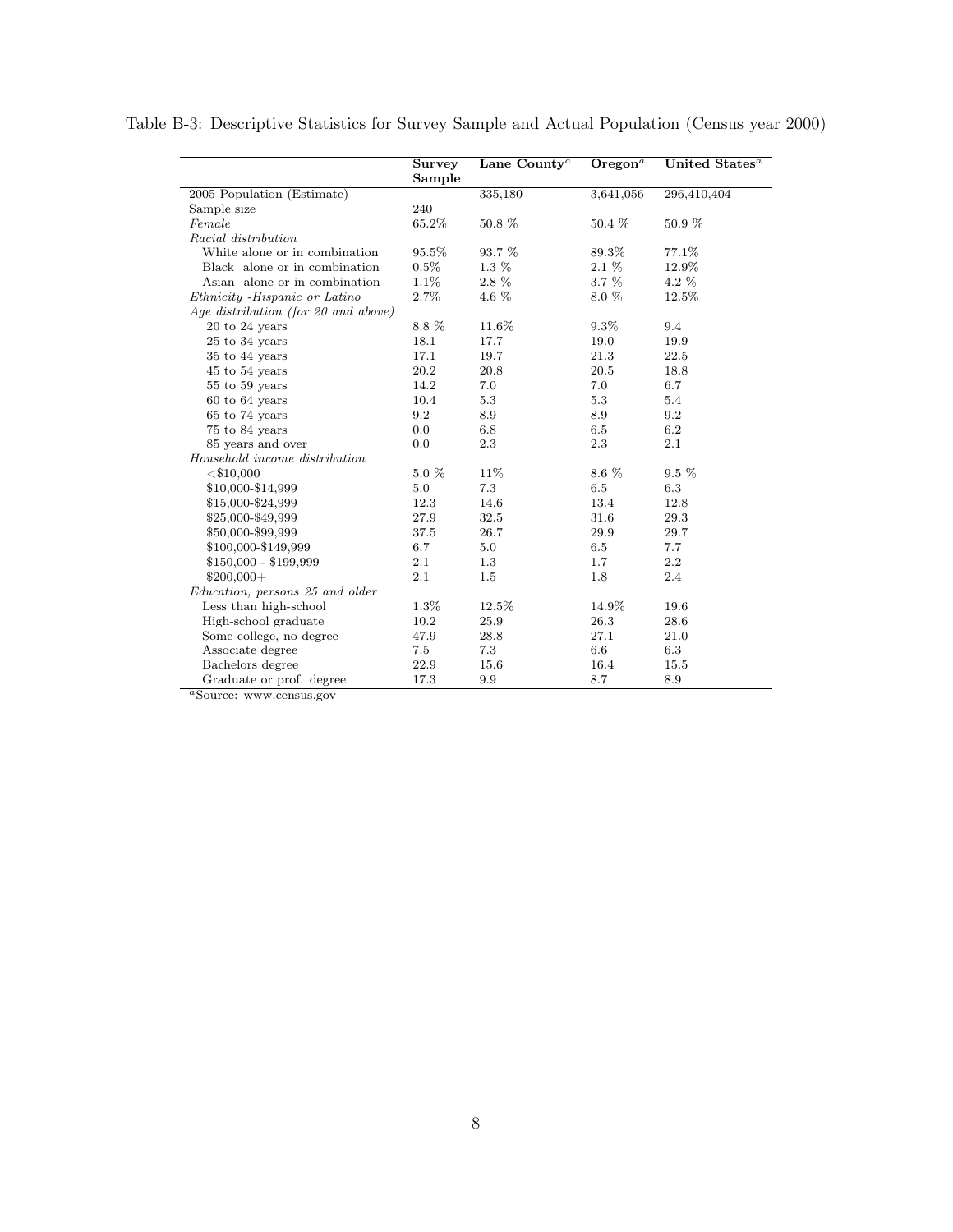

## Figure B-1: Histograms for Household Size and Ratings Variables









Q# A.4: ...humane requirements improve well-being of livestock/poultry...?



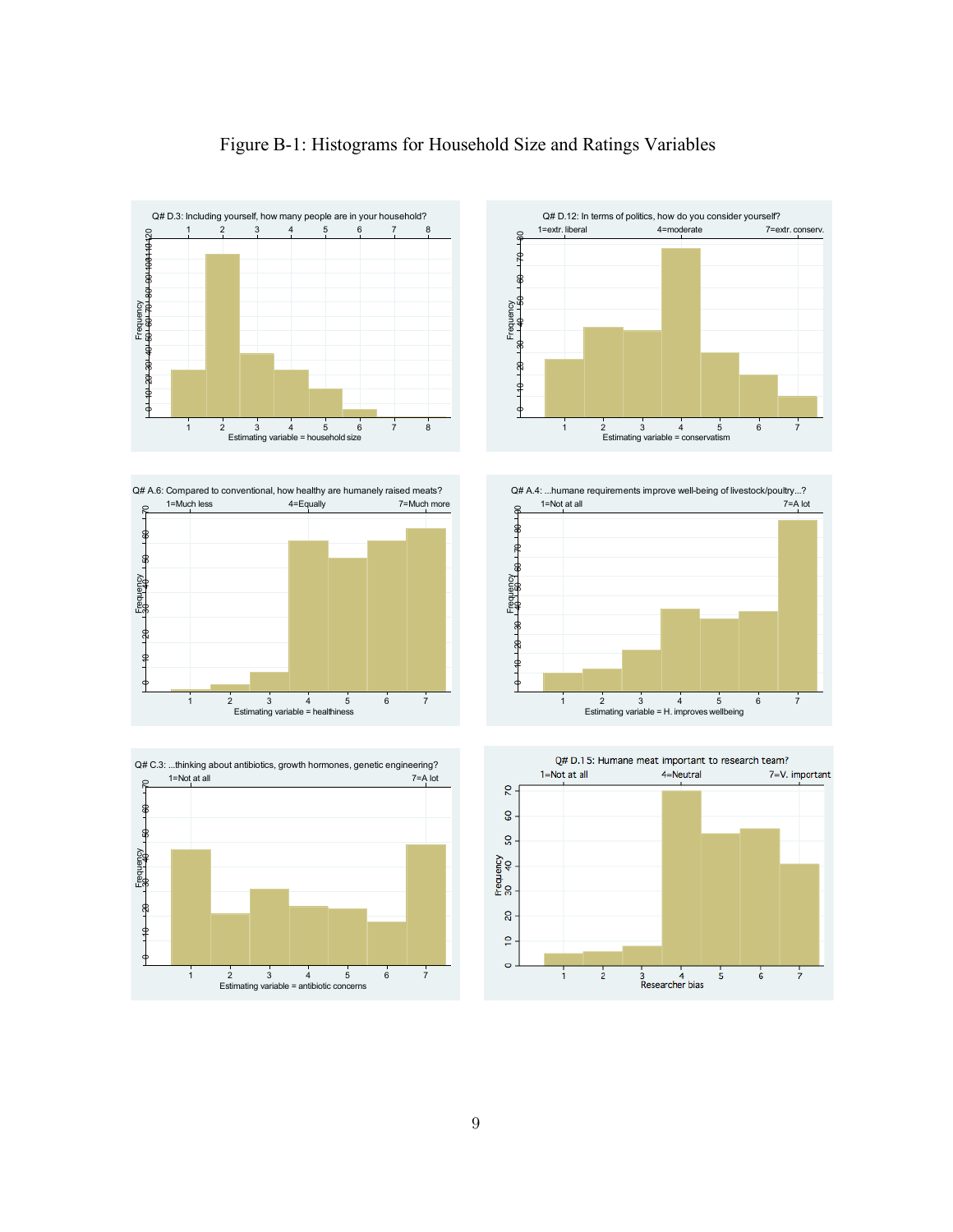## 0.0.3 Appendix C: Issues in Modeling; Alternative Specifications

### Perceptions of Researcher Bias

Our survey instrument asked respondents to rate their perception of the researchers' bias for or against the program so any perceived attempt by the research team to influence WTP from this quarter could also be controlled for. This question was worded as "Think about the way the information in this survey was presented. How important do you think it is to this research team for people to buy humanely raised meat products?" Figure B-1 in Appendix B shows that the modal perception was one of researcher neutrality. However, non-neutral perceptions were mostly that the research team favored the purchase of humanely raised products. (It could be argued, of course, that if we did not think that humane standards were a good thing, why were were studying the demand for such products?) If respondents perceive bias on the part of the research team, they may have two different responses. Some individuals will be induced to "go along" with this attitude and will choose what they believe the researcher team thinks they should choose. Other individuals may unconsciously attempt to compensate for researcher bias by choosing the opposite. We have no way of knowing which of these tendencies is present, or to what extent, but at least this rating variable, turned out to have no statistically discernible effects on any of the marginal utilities estimated in our models.

### Ordinary Status Quo Bias

Another consideration concerning the structural model for utility concerns whether to include a "status quo" dummy variable in our specifications. When used, the estimated marginal utility associated with it conveys the net utility difference between buying no product and buying at least some product, independent of the price, quantity, or other features of the products included in the choice scenario. Sometimes, out of a desire to appear cooperative, respondents sometimes feel compelled to select at least one of the "products" presented to them. In other cases, they may object to something about the choice exercise, independent of the attributes of the alternative products, and may choose the "no purchase" option as a vote of protest. We are specifically interested in how differences in net income and differences in product attributes affect choices. The key tradeoffs can be identified, perhaps more accurately, if these other confounding effects have been controlled-for, at least implicitly, via a status quo dummy variable. We explored the use of a simple "no purchase" alternative-specific constant in our models, but it turns out to have no statistically significant effect on the utility index.

### Mixed Logit Estmation

Our main specification is a conditional logit, which constrains each individual in the sample to have the same preferences, other than the systematic variation according to the individual characteristics and attitudes that we control for in our model. Since we observe two choices per person, it is reasonable to consider whether there may be unobserved heterogeneity across individuals that we do not capture with our specification.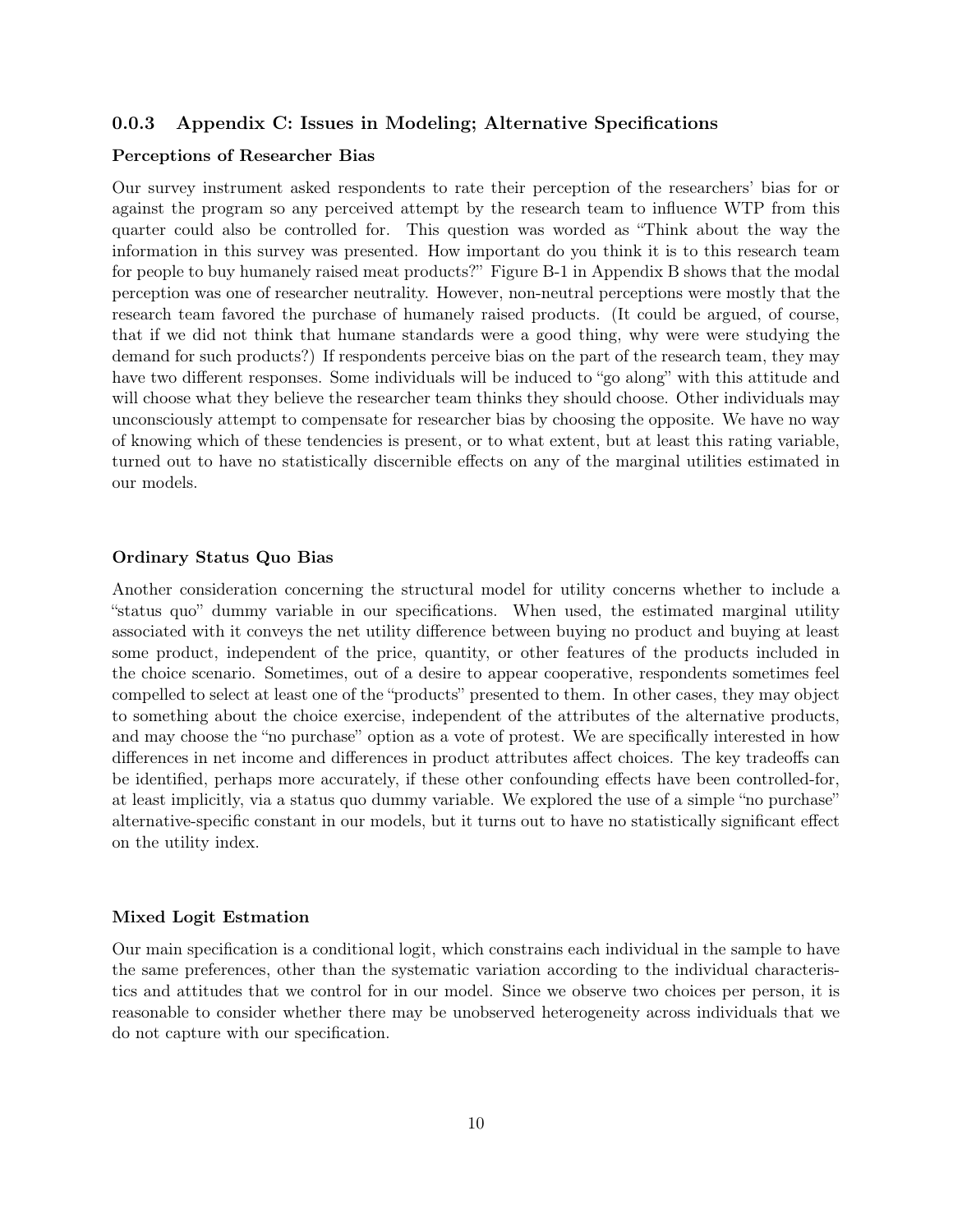We have explored estimates from a selection of alternative mixed logit specifications. These models reveal that after we control for the observed heterogeneity in our preferred specification in Table 3, there is little remaining random variation in the key coefficients in our model (i.e. the  $\delta_F$ and  $\delta_H$  coefficients) which capture the WTP premiums for free-range and humanely raised products. There is, however, some evidence of residual heterogeneity in the base coefficient for the conventional product.

The heterogeneity in the baseline coefficient for conventional chicken,  $\beta_C$ , suggests that there are still some unobserved factors not included in our model that differentiate the baseline marginal utility for a pound of chicken across individuals. Since we are primarily concerned with the per-pound premiums for free-range and humanely raised chicken, however, and since there appears to be no unobserved heterogeneity left after controlling for observed characteristics for those two coefficients, the unobserved heterogeneity on the conventional baseline premium is of less concern in this context.

### Error Component Model

In our preferred specification in the paper, utilities from the no purchase alternative and the three purchase-related alternatives in each choice set are assumed to share a common error variance. However, [Scarpa et al.](#page-21-4) [\(2005\)](#page-21-4) suggest that since the error associated with the no purchase option could be fundamentally different, it may be beneficial to allow for two different error distributions by allowing the no-purchase option to have a separate (probably smaller) error variance compared to the error variance for the three purchase options.

The research of [Scarpa et al.](#page-21-4) [\(2005\)](#page-21-4) suggests that the stochastic portion of the no purchase option may be different than the error term associated with purchasing the different types of meat. When a status quo option is present in a survey, there are two kinds of effects. The systematic effect, which we determined was statistically insignificant, and the effect on the error term. Examination of Table C-1 shows that there is a statistically significant difference in the variance of the error terms between the status quo effect and the different purchase options. While this error difference appears to affect the baseline coefficient values for both conventionally raised chicken (by 10%) and the premium on humanely raised chicken (by 3%), it does not substantively alter the results for the coefficients on those variables which shift the baseline premiums. The shifter premiums associated with humanely raised chicken become somewhat more significant. Thus, we opt to feature the simpler model in Table 3 in the paper.

#### Other Specification Issues

In the main text of the paper, we briefly mention some of the variables which we expected might matter to people's choices, but which *do not* seem to have discernible effects (based on a large number of exploratory specifications that we do not report here). Although one might expect that humane treatment of farm animals might be a normal good, it proved very difficult to detect any role for household income in explaining choices among these products. The specification reported in Table 3 has been generalized with linear and quadratic forms in family income as a proxy for socioeconomic status, individually and simultaneously. Family income is thus treated as a factor that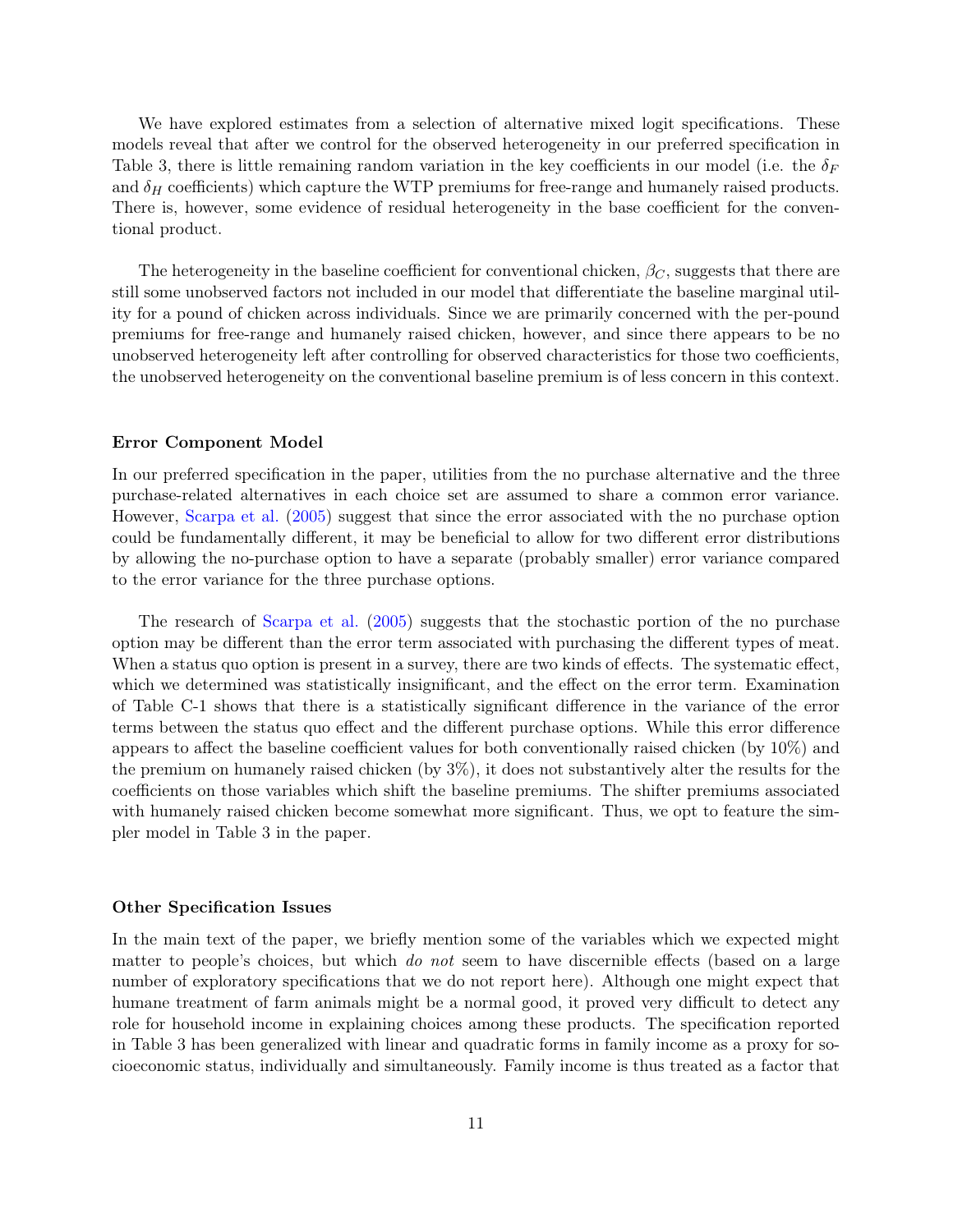might shift the marginal utility of net income, the marginal utility per pound of the conventional product, and the marginal utility differentials for the free-range and humanely raised products. The flexibility afforded by up to six of these additional parameters yielded one very marginally significant coefficient (on the quadratic-in-income term as a shifter of the humanely raised premium). However, this is not a robust result, so we leave family income out of the specification.

There is always a question as to whether an independent and additive "brand" effect (i.e. a simple indicator for the conventional, free-range, or humanely raised product) might matter to utility levels, independent of any other attributes of each product. We have included alternative-specific constants for each of the non-status-quo alternatives, but we find that there is no statistically significant separate linear-additive brand effect. These brands appear to act only via their influence on the marginal utilities associated with the quantity of each product.

Across individuals, ratings of the healthiness of humanely raised products are correlated with ratings of the taste of these products (0.67), and their tenderness (0.42). Perceived healthiness is also correlated with the rating of the extent to which humane treatment will improve the well-being of farm animals (0.55), and with the extent to which the respondent reports having thought about antibiotics, growth hormones, or genetic engineering and how these might affect chicken products (0.40). These correlations produce multicollinearity that can make it difficult to discern the independent contribution of each variable to respondents' choices. When any subset of these variables is omitted from an index, therefore, the remaining included variables may reflect some of their influence. In the specification in Table 3 in the paper, therefore, we must emphasize that the "H. (humanely raised) healthiness" attribute is undoubtedly picking up some of the influence of perceived tastiness and tenderness attributes as well.

In our preferred parsimonious specification, all of our attitudinal variables are entered as approximately continuous variables. We have explored the alternative of entering each variable as a set of indicators for the separate levels (other than the "neutral" or "same" option). We cannot reject the hypothesis that the utility index is linear in these ratings, however, so we revert to the linear specification to keep the parameter space small and to avoid the detrimental effects of many individually insignificant variables in the simulation of fitted WTP distributions and the variance of those distributions.

Finally, our survey provides data for a wide variety of questions which were included because of the ex ante expectation that the heterogeneity extracted from those questions might be important in understanding how consumer demand for humanely raised products varies across market segments. We have explored the influence of almost all of the variables available to us, individually and jointly. The individual characteristics which make robustly significant contributions to the problem of explaining consumer choice are included in our final parsimonious model. Where a survey variable is not discussed in this paper, it can be concluded that the variable in question was determined not to have any robustly significant effect in basic specifications with a sample of this size.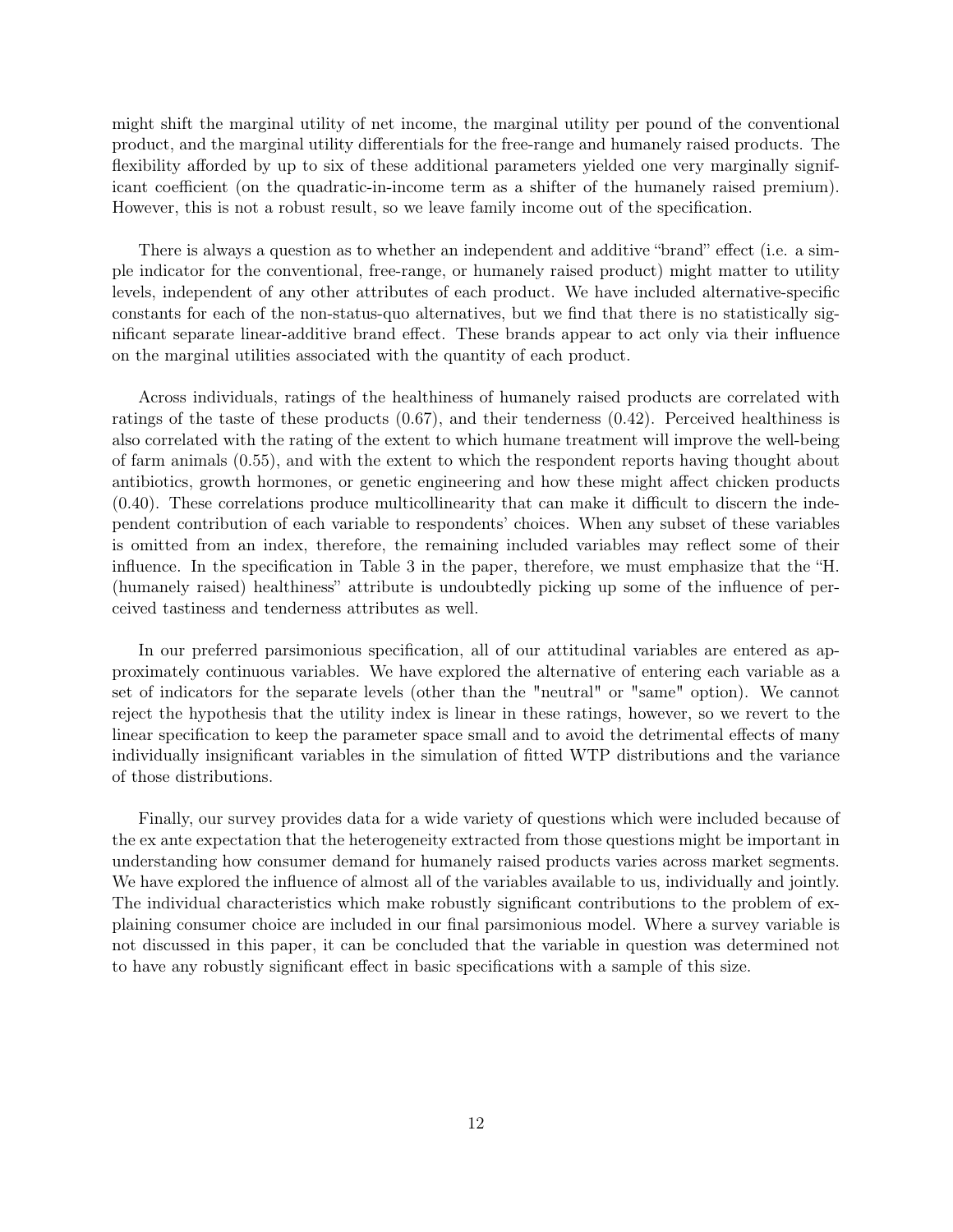| $\overline{\text{Variables}^a}$ |                    | Coefficients     |              |
|---------------------------------|--------------------|------------------|--------------|
| total price                     |                    | $-0.5279***$     |              |
|                                 |                    | (0.099)          |              |
| total price                     |                    | $-0.1795**$      |              |
| $x 1$ (female)                  |                    | (0.091)          |              |
|                                 | $1$ (Conventional) | $1$ (Free-range) | 1(Human)     |
|                                 | base coefficient   | differential     | differential |
| pounds $(q_i^j)$                | 12.1827            | $-0.0591$        | $-1.4489$    |
|                                 | (97.147)           | (0.722)          | (0.986)      |
| x household size                | $-0.5784**$        | $-0.1065**$      | $-0.1207**$  |
|                                 | (0.243)            | (0.047)          | (0.054)      |
| $x \text{1}(\text{coll. grad})$ | $-1.4812**$        | $0.2729**$       | $0.3082**$   |
|                                 | (0.610)            | (0.119)          | (0.138)      |
| x conservatism                  |                    | $-0.0897**$      | $-0.1275***$ |
|                                 |                    | (0.040)          | (0.048)      |
| x H. healthiness                |                    |                  | $0.1589**$   |
|                                 |                    |                  | (0.059)      |
| x H. improves                   |                    | $0.1780***$      | $0.1678***$  |
| wellbeing                       |                    | (0.036)          | (0.048)      |
| x antibiotic                    |                    | $0.1714***$      | $0.2068***$  |
| concerns                        |                    | (0.032)          | (0.037)      |
| $\log(\sigma_{\epsilon}^2)^b$   |                    | $3.3190***$      |              |
|                                 |                    | (1.082)          |              |
| Log L                           |                    | -429.444         |              |

## Table C-1: Error Components Model (240 respondents, 480 choices)

<sup>a</sup>Model also includes incidental controls in the form of indicators for the availability of data on household size and antibiotic concerns.

 ${}^{b}$ Random coefficient, associated with an indicator that equals one for all alternatives except the no-purchase option, is assumed to be normally distributed with an expected value of zero but a non-zero variance. We adapt Kenneth Train's MXLMSL Matlab program to estimate the logarithm of the extra component of error variance associated with each alternative other than the no-purchase option. Additional parameter draws explanatory power away from the baseline variable for the weight of the conventional product.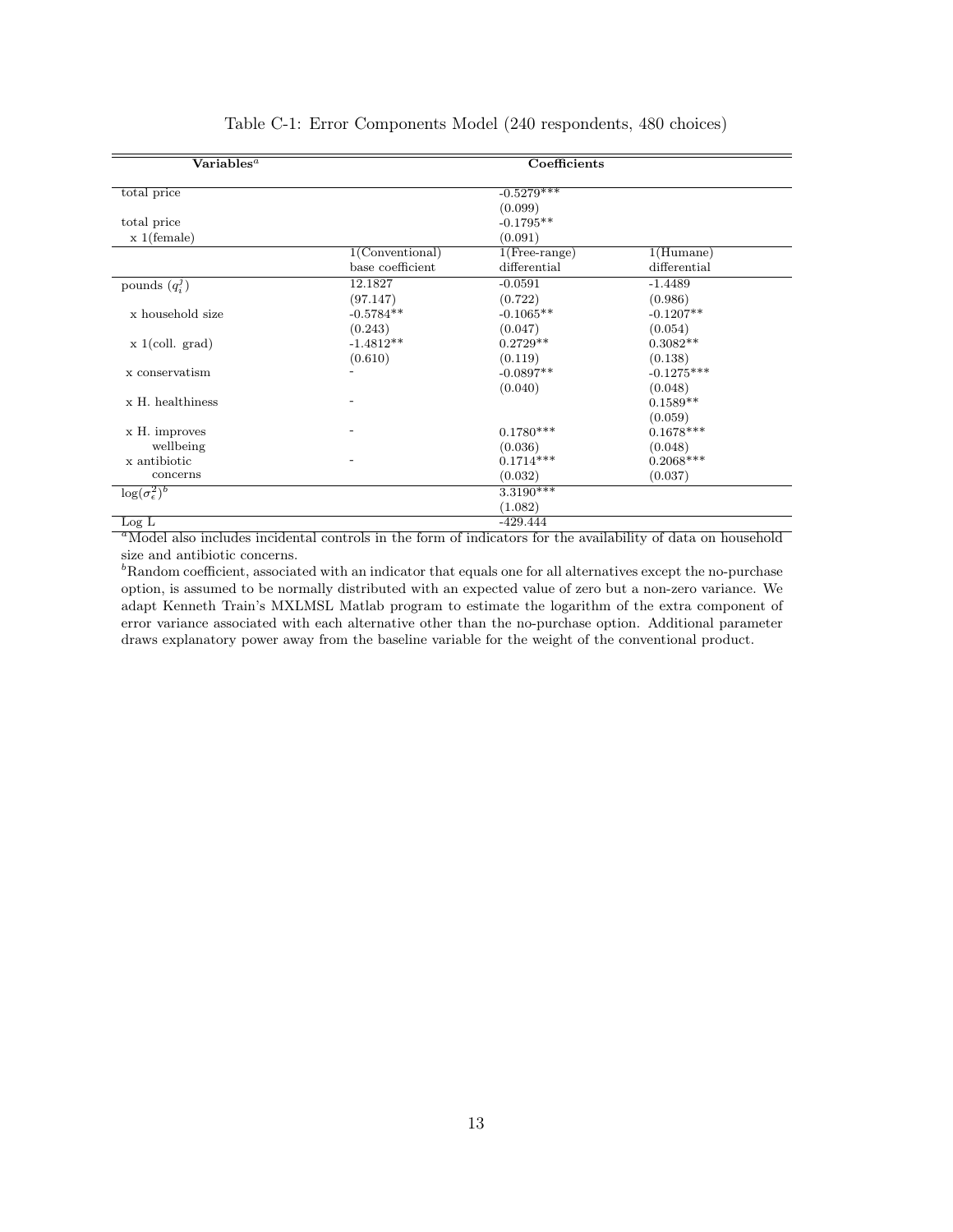## 0.0.4 Appendix D: Full Simulation Results

| Derivative with<br>respect to: | Derivative for<br>free-range product     | Derivative for humanely<br>raised product   |
|--------------------------------|------------------------------------------|---------------------------------------------|
|                                | $\delta^2 T W T P^j / l b$               | $\delta^2 T W T P^j / l b$                  |
| $X^k_{\circ}$ , $k = F, H$     | $\delta X^F_{ji}\delta F_i$              | $\delta X_{si}^H \delta H_i$                |
|                                | $\beta_{F1}$<br>$(\beta_{V0}+\beta_{V})$ | $\frac{\beta_{H1}}{(\beta_{Y0}+\beta_{Y})}$ |
| Females:                       |                                          |                                             |
| household size                 | $-\$0.17$                                | $-\$0.19$                                   |
| $(\# \text{ of persons})$      | $(-\$0.36, \$0.00)$                      | $(-\$0.42, \$0.01)$                         |
| $1$ (college grad)             | \$0.39                                   | \$0.45                                      |
| (0,1)                          | $(-\$0.05, \$0.91)$                      | $(-\$0.04, \$1.05)$                         |
| conservatism                   |                                          | $-$0.18$                                    |
| (1 to 7)                       |                                          | $(-\$0.36, \$0.00)$                         |
| H. healthiness                 |                                          | \$0.24                                      |
| (1 to 7)                       |                                          | $(\$0.04, \$0.47)$                          |
| H. improves wellbeing          | \$0.26                                   | \$0.25                                      |
| (1 to 7)                       | $(\$0.14, \$0.41)$                       | $(\$0.06, \$0.43)$                          |
| antibiotic concerns            | \$0.25                                   | \$0.30                                      |
| (1 to 7)                       | $(\$0.14, \$0.38)$                       | $(\$0.15, \$0.47)$                          |
| Males:                         |                                          |                                             |
| household size                 | $-$0.22$                                 | $-$0.25$                                    |
| $(\# \text{ of persons})$      | $(-\$0.52, \$0.00)$                      | $(-\$0.62, \$0.02)$                         |
| $1$ (college grad)             | \$0.53                                   | \$0.61                                      |
| (0,1)                          | $(-\$0.06, \$1.42)$                      | $(-\$0.05, \$1.49)$                         |
| conservatism                   |                                          | $-\$0.24$                                   |
| (1 to 7)                       |                                          | $(-\$0.53, \$0.00)$                         |
| H. healthiness                 |                                          | \$0.33                                      |
| (1 to 7)                       |                                          | $(\$0.05, \$0.73)$                          |
| H. improves wellbeing          | \$0.35                                   | \$0.33                                      |
| (1 to 7)                       | $(\$0.18, \$0.63)$                       | $(\$0.08, \$0.70)$                          |
| antibiotic concerns            | \$0.34                                   | \$0.41                                      |
| (1 to 7)                       | $(\$0.18, \$0.66)$                       | $(\$0.20, \$0.74)$                          |

Table D-1: Heterogeneity in WTP premiums for free-range and humane products

(1 to 7) (\$0.18, \$0.66) (\$0.20, \$0.74)<br>Cell contain median,  $2.5^{\text{th}}$  and  $97.5^{\text{th}}$  percentiles of the distribution of the calculated<br>derivative, based on 1000 draws from the assumed joint normally distributed maximu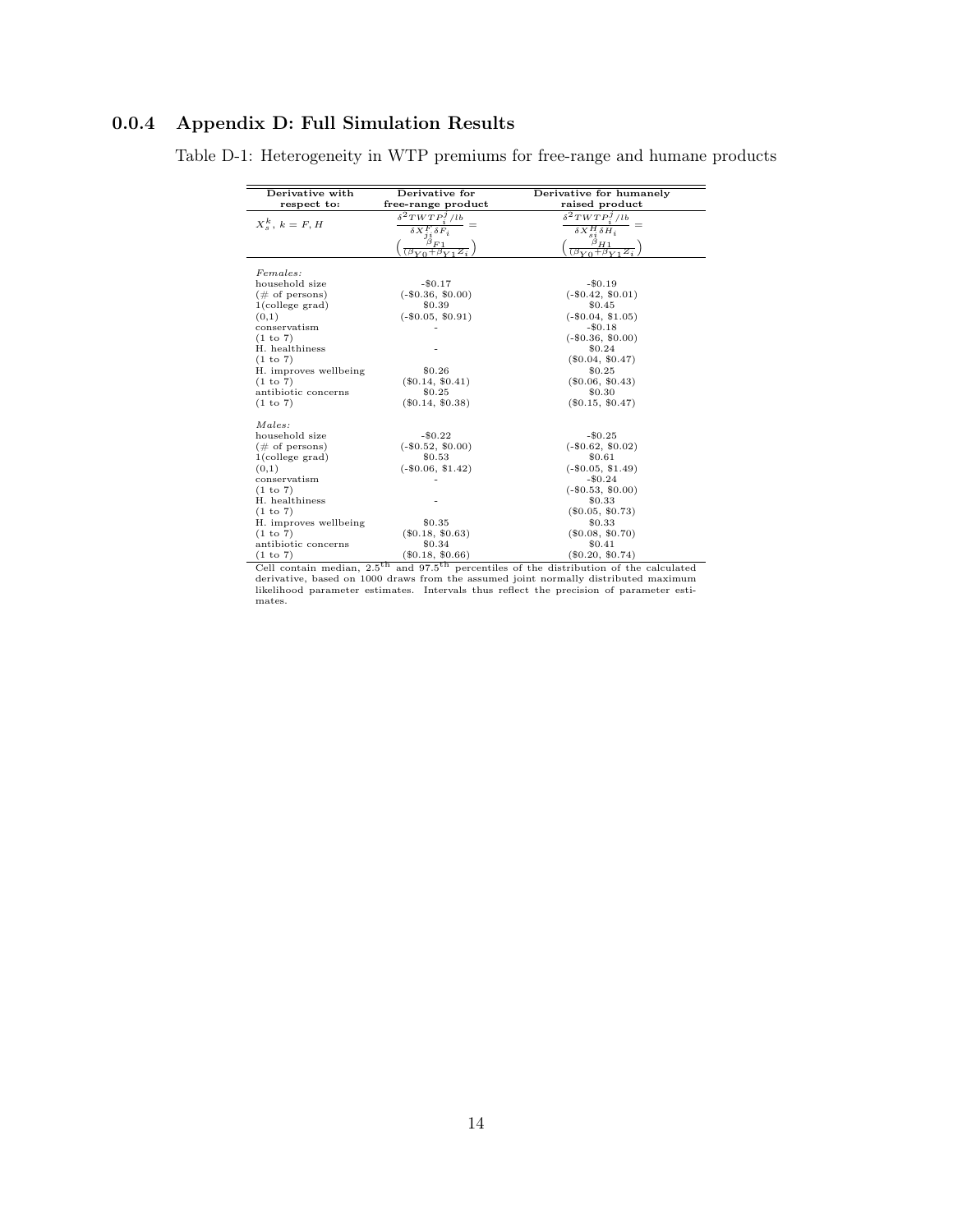| Table D-2: Selected counterfactual simulations of premium for humanely raised product |  |  |  |                                                                 |  |
|---------------------------------------------------------------------------------------|--|--|--|-----------------------------------------------------------------|--|
|                                                                                       |  |  |  | (calculated at the means of the variables, except as specified) |  |

| (calculated at the means of the variables, except as specified) |             |                                       |  |  |
|-----------------------------------------------------------------|-------------|---------------------------------------|--|--|
|                                                                 | Median      | $(2.5^{\text{th}}, 97.5^{\text{th}})$ |  |  |
| At marginal means of the variables:                             | \$ 0.70     | $(\$0.33; \$1.02)*$                   |  |  |
| Simulations for "H. healthiness" (versus mean $= 5.38$ ):       |             |                                       |  |  |
| $$ set H. healthiness $=$ 3                                     | \$0.05      | $(-.71; .73)$                         |  |  |
| set H. healthiness=4 "Equally healthy"                          | 0.32        | $(-.24; .80)$                         |  |  |
| $$ set H. healthiness $=5$                                      | 0.60        | $(.19; .94)^*$                        |  |  |
| $$ set H. healthiness $=6$                                      | 0.85        | $(.50; 1.22)^*$                       |  |  |
| Simulations for "antibiotic concerns" (mean $=$ 3.86):          |             |                                       |  |  |
| set antibiotic concerns $=2$                                    | \$ 0.04     | $(-.49, .47)$                         |  |  |
| $$ set antibiotic concerns $=3$                                 | 0.37        | $(-0.05; .72)$                        |  |  |
| set antibiotic concerns $=4$ (midway "Not at all" to "A lot")   | 0.72        | $(.35; 1.05)^*$                       |  |  |
| $$ set antibiotic concerns $=5$                                 | 1.03        | $(.64; 1.45)^*$                       |  |  |
| Simulations for "H. improves wellbeing" (mean $= 5.20$ ):       |             |                                       |  |  |
| set H. improves wellbeing $=1$ "Not at all"                     | $-\$$ 0.45  | $(-1.44; .51)$                        |  |  |
| set H. improves wellbeing $=2$                                  | $-0.17$     | $(-.97; .57)$                         |  |  |
| set H. improves wellbeing $=3$                                  | 0.10        | $(-.55; .66)$                         |  |  |
| set H. improves wellbeing $=4$                                  | 0.36        | $(-.12; .79)$                         |  |  |
| set H. improves wellbeing $=5$                                  | 0.64        | $(.26; .98)^*$                        |  |  |
| set H. improves wellbeing $=6$                                  | 0.91        | $(.52; 1.27)^*$                       |  |  |
| set H. improves wellbeing $=7$ "A lot"                          | 1.17        | $(.73; 1.67)^*$                       |  |  |
| Simulations for "H, healthiness" and "antibiotic concerns"      |             |                                       |  |  |
| set H. healthiness=4 & antibiotic concerns=1                    | $-$ \$ 0.67 | $(-1.54; -0.04)$                      |  |  |
| set H. healthiness=4 & antibiotic concerns=2                    | $-0.33$     | $(-1.05; .21)$                        |  |  |
| set H. healthiness= $4 \&$ antibiotic concerns= $3$             | 0.00        | $(-.60; .49)$                         |  |  |
| set H, healthiness=4 & antibiotic concerns=4                    | 0.34        | $(-.23; .82)$                         |  |  |
| set H. healthiness= $4 \&$ antibiotic concerns= $5$             | 0.67        | $(.10; 1.24)^*$                       |  |  |

\* The 95% interval for this simulation is bounded away from zero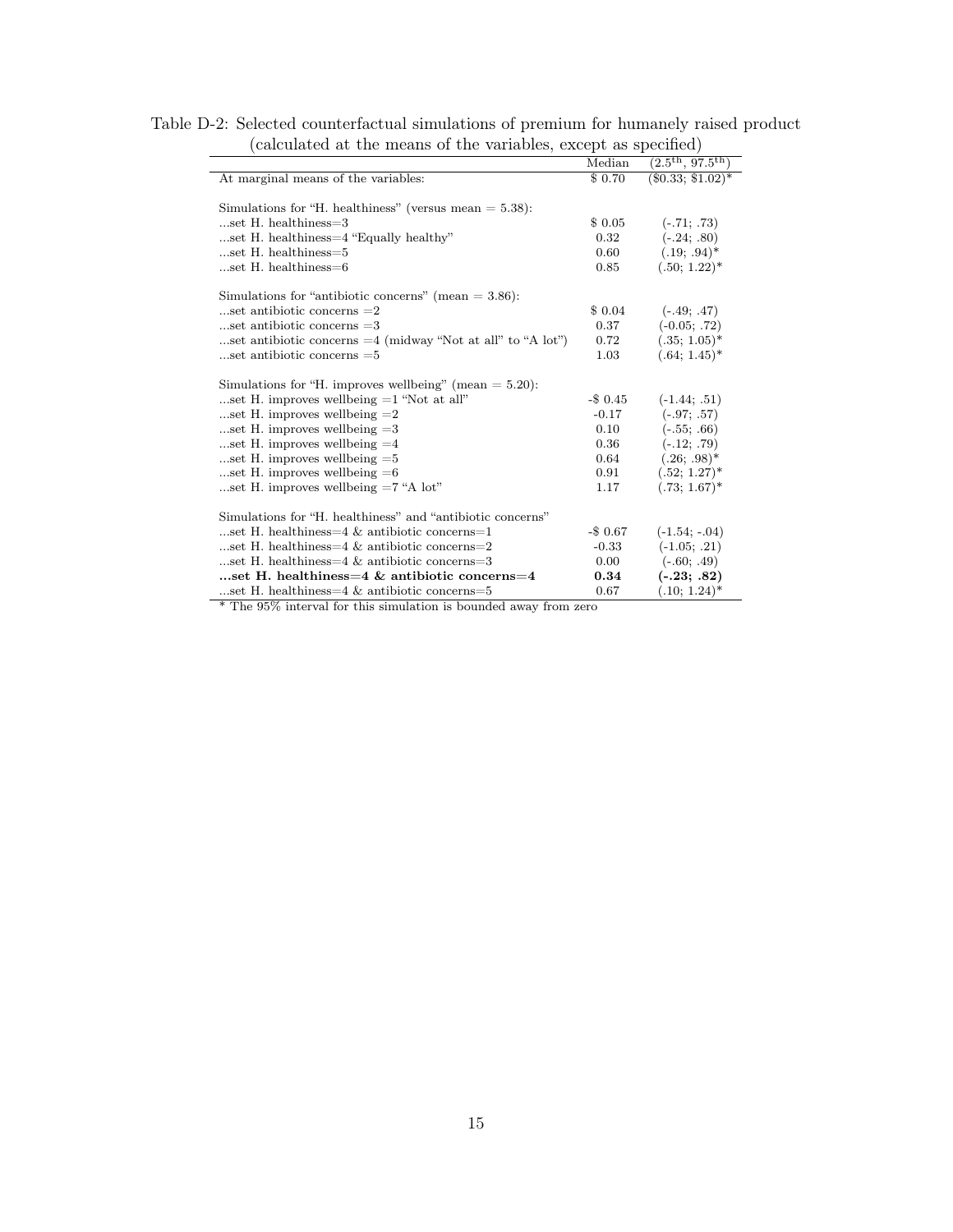| With respect to:                          | For Females:         | For Males:           |
|-------------------------------------------|----------------------|----------------------|
|                                           |                      |                      |
| household size $(\# \text{ of persons})$  | $-$ \$0.17           | $-\$0.23$            |
|                                           | $(-\$0.35, -\$0.02)$ | $(-\$0.50, -\$0.02)$ |
| $1$ (college grad) $(0,1)$                | \$0.44               | \$0.59               |
|                                           | $(\$0.05, \$0.86)$   | $(\$0.07, \$1.28)$   |
| conservatism $(1 \text{ to } 7)$          | $-$0.18$             | $-\$0.24$            |
|                                           | $(-\$0.33, -\$0.05)$ | $(-\$0.48, -\$0.07)$ |
| H. healthiness $(1 \text{ to } 7)$        | \$0.22\$             | \$0.30               |
|                                           | $(\$0.07, \$0.42)$   | $(\$0.08, \$0.60)$   |
| H. improves Wellbeing $(1 \text{ to } 7)$ | \$0.23               | \$0.31               |
|                                           | $(\$0.11, \$0.40)$   | $(\$0.13, \$0.59)$   |
| antibiotic concerns $(1 \text{ to } 7)$   | \$0.29               | \$0.39               |
|                                           | $(\$0.19, \$0.42)$   | $(\$0.23, \$0.67)$   |
|                                           |                      |                      |

Table D-3: Derivatives of marginal WTP premium for humane product (based on parameters from the alternative error components model in Table C-1)

 $\overline{a}$ 

We report medians and  $2.5$ <sup>th</sup> and  $97.5$ <sup>th</sup> percentiles of the distribution of the calculated derivative, based on 1000 draws from the assumed joint normally distributed maximum likelihood parameter estimates. Intervals thus reflect the precision of parameter estimates. For full results, see Appendix Table D-1.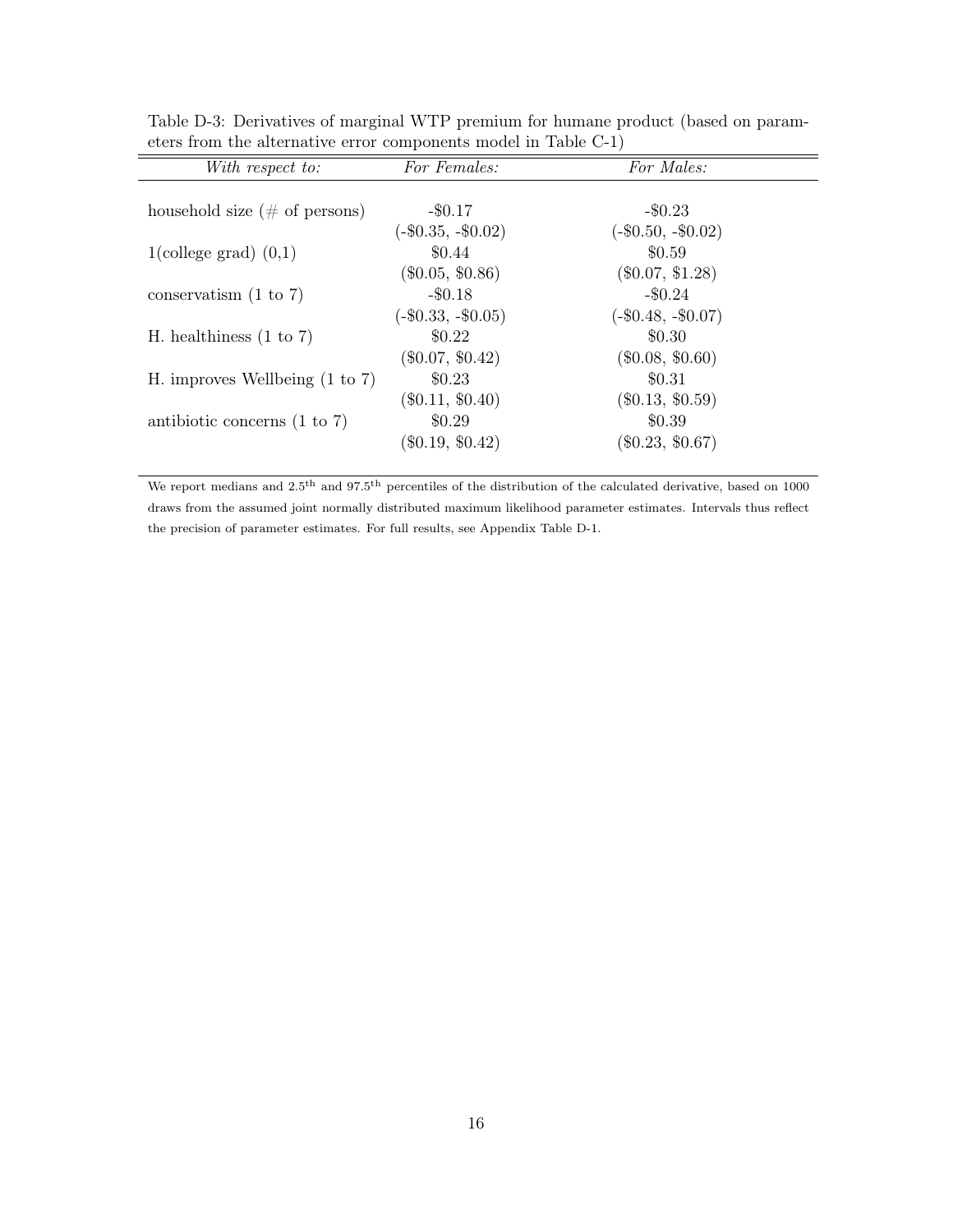| Table E-1: Consumption and "Don't Know price"              | (1)                      | (2)                                                     | $\overline{(3)}$                                    |
|------------------------------------------------------------|--------------------------|---------------------------------------------------------|-----------------------------------------------------|
| <b>LABELS</b>                                              | Preferred<br>Model       | Partial control<br>for consumption,<br>and known prices | Full control<br>for consumption<br>and known prices |
| $Coefficient on package price: MU(income)$                 |                          |                                                         |                                                     |
| $-(total price)$                                           | $0.4927***$              | $0.5439***$                                             | $0.5844***$                                         |
| $1$ (female) $*$ -(total price)                            | 0.102<br>$0.1691**$      | 0.105<br>0.1235                                         | 0.144<br>0.1142                                     |
| $1$ (have data: eat conv, d know price) * -(total price)   | 0.079                    | 0.086                                                   | 0.085<br>$-0.2029$                                  |
| $1$ (have data: eat FR, d know price) * - (total price)    |                          |                                                         | $-0.196$<br>0.1994                                  |
| $1(eat conv, d_know price) * -(total price)$               |                          |                                                         | 0.217<br>0.0705                                     |
| $1(eat FR, d \; know price) * -(total price)$              |                          |                                                         | 0.25<br>0.0631                                      |
| Indirect utility per pound                                 |                          |                                                         | 0.3                                                 |
| lbs chicken                                                | 10.7029***               | 11.0683***                                              | 11.1390***                                          |
| $1$ (have data: hhld size) * lbs chicken                   | $-0.56$<br>$-6.5457***$  | $-0.782$<br>$-5.9287***$                                | -0.847<br>$-5.8784***$                              |
| household size $*$ lbs chicken                             | $-0.612$<br>$-0.2479***$ | $-0.978$<br>$-0.4103***$                                | $-0.989$<br>$-0.4176***$                            |
| $1$ (college grad) $*$ lbs chicken                         | $-0.093$<br>$-0.8934**$  | $-0.153$<br>$-1.0272***$                                | $-0.152$<br>$-1.0405***$                            |
| $1$ (have data: eat conv, d know price) * lbs chicken      | $-0.362$                 | $-0.396$<br>0.1728                                      | $-0.402$<br>$-0.416$                                |
|                                                            |                          | $-0.399$                                                | $-0.748$                                            |
| $1$ (have data: eat FR, d know price) * lbs chicken        |                          | $-1.0878**$<br>$-0.509$                                 | $-0.5079$<br>$-0.888$                               |
| $1(eat conv, d_know price) * lbs chicken$                  |                          | $2.0822***$<br>$-0.651$                                 | $2.3125**$<br>$-0.985$                              |
| $1(eat FR, d \; know price) * lbs chicken$                 |                          | $-0.8607*$<br>$-0.51$                                   | $-0.6508$<br>$-1.029$                               |
| Utility differential for free-range $(FR)$                 |                          |                                                         |                                                     |
| lbs chicken * FR                                           | $-0.076$                 | $-0.4854$                                               | $-0.4425$                                           |
| 1(have data: hhld size) * lbs chicken * $FR$               | $-0.502$<br>0.164        | $-0.536$<br>0.4549                                      | $-0.546$<br>0.4828                                  |
|                                                            | $-0.39$                  | $-0.404$                                                | $-0.413$                                            |
| household size * lbs chicken * FR                          | $-0.1108**$<br>$-0.056$  | $-0.0797$<br>$-0.056$                                   | $-0.083$<br>$-0.056$                                |
| $1$ (college grad) * lbs chicken * $FR$                    | $0.2566*$                | $0.3284**$                                              | $0.3162**$                                          |
|                                                            | $-0.146$                 | $-0.157$                                                | $-0.156$                                            |
| conservatism * lbs chicken * ${\rm FR}$                    | $-0.0855*$<br>$-0.047$   | $-0.0705$<br>$-0.05$                                    | $-0.0759$<br>$-0.051$                               |
| H. improves well<br>being * lbs chicken * ${\rm FR}$       | $0.1719***$              | $0.1665***$                                             | $0.1647***$                                         |
|                                                            | $-0.038$                 | $-0.04$                                                 | $-0.041$                                            |
| $1$ (have data: antibio) * lbs chicken * FR                | $-0.8837***$             | $-0.4933$                                               | $-0.4819$                                           |
| antibiotic concerns $*$ lbs chicken $*$ FR                 | $-0.215$<br>$0.1670***$  | $-0.306$<br>$0.1575***$                                 | $-0.313$<br>$0.1550***$                             |
|                                                            | $-0.039$                 | $-0.041$                                                | $-0.041$                                            |
| $1$ (have data: eat conv, know price) * lbs chicken * $FR$ |                          | $-0.3194$                                               | $-0.4397$                                           |
|                                                            |                          | $-0.244$                                                | $-0.28$                                             |
| 1(have data: eat FR, d know price) $*$ lbs chicken $*$ FR  |                          | $-0.2665$<br>$-0.183$                                   | $-0.1605$<br>$-0.228$                               |
| $1(eat conv, d \; know price) * lbs chicken * FR$          |                          | $-0.1984$                                               | $-0.1604$                                           |
|                                                            |                          | $-0.203$                                                | $-0.228$                                            |
| $1(eat FR, d \; know price) * lbs chicken * FR$            |                          | $0.7502***$                                             | $0.7804**$                                          |

# 0.0.5 Appendix E: Alternative Specifications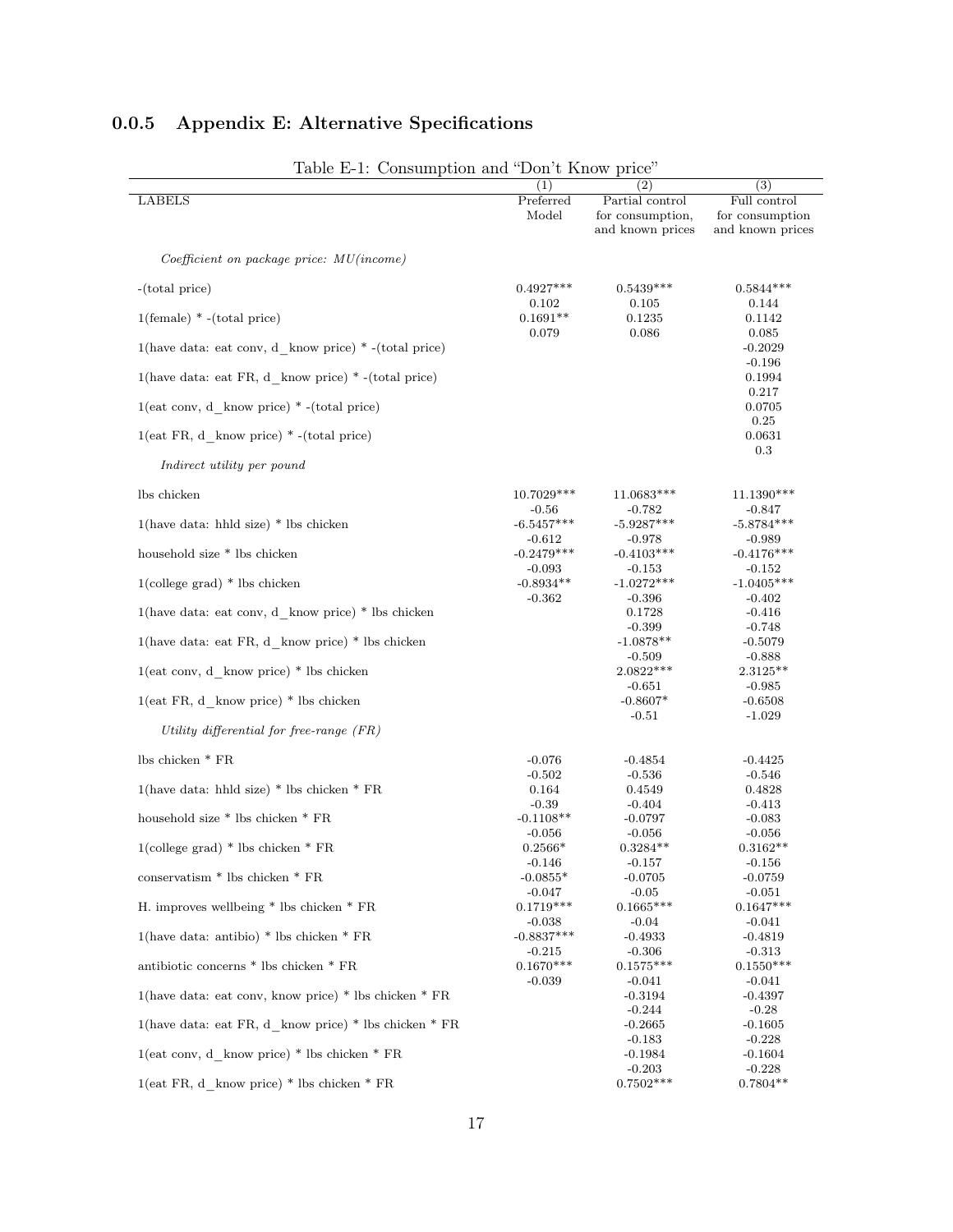|                                                             |              | $-0.26$     | $-0.307$    |
|-------------------------------------------------------------|--------------|-------------|-------------|
| Utility differential for humanely raised                    |              |             |             |
| lbs chicken * humane                                        | $-1.4942**$  | $-1.8581**$ | $-1.7818**$ |
|                                                             | $-0.712$     | $-0.73$     | $-0.737$    |
| $1$ (have data: hhld size) * lbs chicken * humane           | $1.0618**$   | $1.3153***$ | $1.3270***$ |
|                                                             | $-0.445$     | $-0.438$    | $-0.442$    |
|                                                             |              |             |             |
| household size * lbs chicken * humane                       | $-0.1278*$   | $-0.1094*$  | $-0.1124*$  |
|                                                             | $-0.069$     | $-0.066$    | $-0.066$    |
| $1$ (college grad) * lbs chicken * humane                   | $0.2930*$    | $0.3478**$  | $0.3337*$   |
|                                                             | $-0.164$     | $-0.176$    | $-0.176$    |
| conservatism <sup>*</sup> lbs chicken <sup>*</sup> humane   | $-0.1194*$   | $-0.1005$   | $-0.1072$   |
|                                                             | $-0.061$     | $-0.065$    | $-0.066$    |
| H. healthiness * lbs chicken * humane                       | $0.1606**$   | $0.1660**$  | $0.1684**$  |
|                                                             | $-0.068$     | $-0.07$     | $-0.071$    |
| H. improves wellbeing * lbs chicken * humane                | $0.1615***$  | $0.1570***$ | $0.1540***$ |
|                                                             | $-0.056$     | $-0.057$    | $-0.057$    |
| $1$ (have data: antibio) * lbs chicken * humane             | $-0.9981***$ | $-0.7744*$  | $-0.7665*$  |
|                                                             | $-0.299$     | $-0.414$    | $-0.423$    |
| antibiotic concerns * lbs chicken * humane                  | $0.1988***$  | $0.1966***$ | $0.1933***$ |
|                                                             | $-0.052$     | $-0.054$    | $-0.054$    |
| 1(have data: eat conv, d know price) * lbs chicken * humane |              | $-0.0524$   | $-0.2913$   |
|                                                             |              | $-0.311$    | $-0.383$    |
| 1(have data: eat FR, d_know price) * lbs chicken * humane   |              | $-0.1815$   | 0.0428      |
|                                                             |              | $-0.213$    | $-0.322$    |
| $1(eat conv, d \; know price) * lbs chicken * humane$       |              | $-0.3938*$  | $-0.3112$   |
|                                                             |              | $-0.233$    | $-0.323$    |
| $1(eat FR d \; know price) * lbs chicken * humane$          |              | $0.5040*$   | 0.5586      |
|                                                             |              | $-0.294$    | $-0.42$     |
|                                                             |              |             |             |
| Observations                                                | 1920         | 1920        | 1920        |
| Log L                                                       | $-436.718$   | $-413.752$  | $-412.804$  |
| Base WTP                                                    | $-0.34$      | $-0.23$     | $-0.2$      |
| Robust standard errors below estimates                      |              |             |             |
| *** $p<0.01$ , ** $p<0.05$ , * $p<0.1$                      |              |             |             |

L,

 $\overline{a}$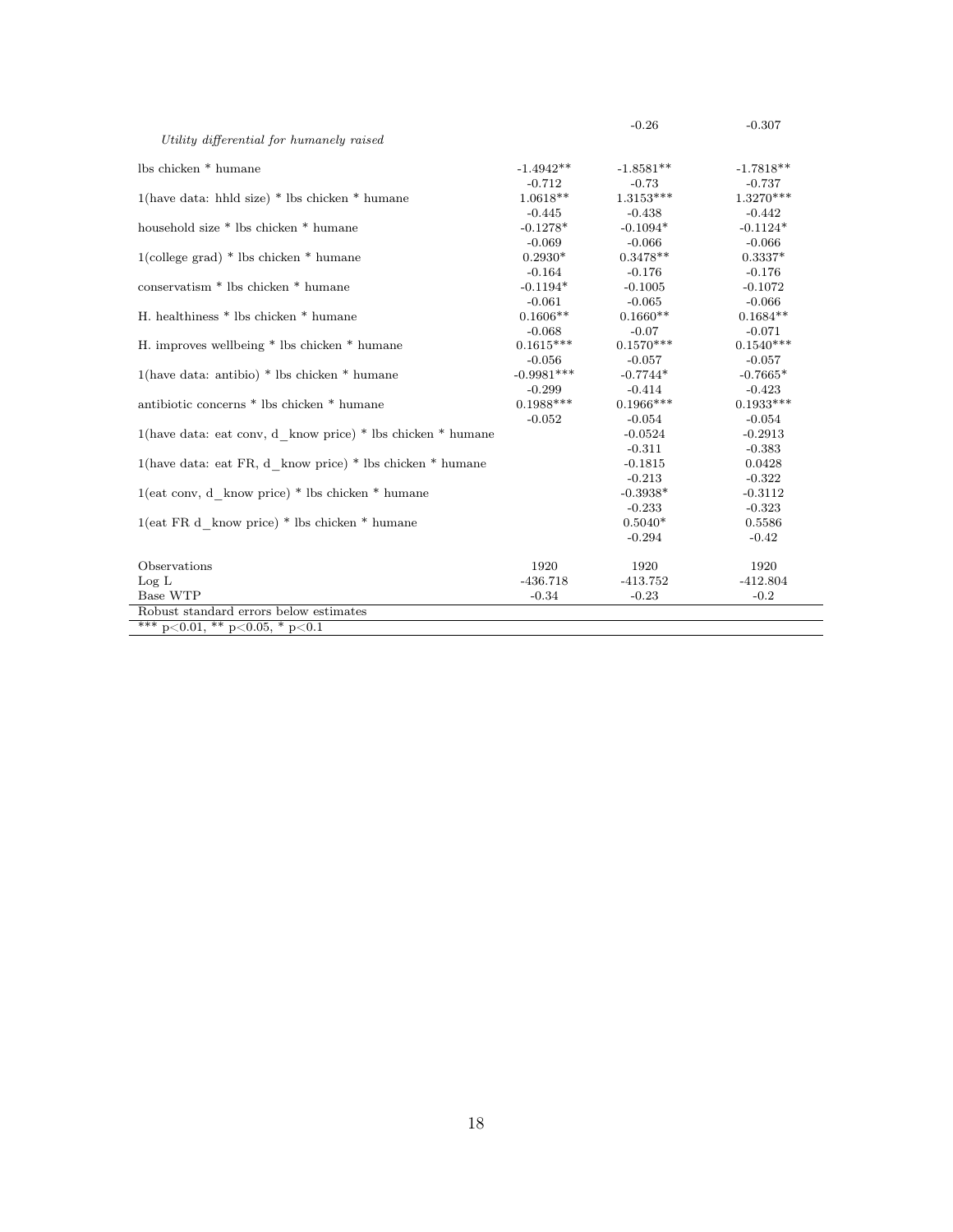|                                                   | (1)                                | $\left( 2\right)$              |
|---------------------------------------------------|------------------------------------|--------------------------------|
| <b>LABELS</b>                                     | Preferred<br>Model                 | Vegetarians                    |
| $Coefficient\ on\ package\ price: \ MU(income)$   |                                    |                                |
| -(total price)                                    | $0.4927***$<br>0.102               | $0.5028***$<br>0.104           |
| $1(\text{female}) * -(total price)$               | $0.1691**$<br>0.079                | $0.1654**$<br>0.084            |
| Indirect utility per pound                        |                                    |                                |
| lbs chicken                                       | $10.7029***$<br>$-0.56$            | 11.0804 ***<br>$-0.547$        |
| $1$ (have data: hhld size) * lbs chicken          | $-6.5457***$<br>$-0.612$           | $-6.9305***$<br>$-0.651$       |
| household size * lbs chicken                      | $-0.2479***$<br>$-0.093$           | $-0.1963*$<br>$-0.113$         |
| $1$ (college grad) $*$ lbs chicken                | $-0.8934**$<br>$-0.362$            | $-0.7973**$<br>$-0.391$        |
| $1(\text{vegetarian in HH})$ * lbs chicken        |                                    | $-1.1998***$<br>$-0.457$       |
| Utility differential for free-range $(FR)$        |                                    |                                |
| lbs chicken $*$ FR                                | $-0.076$                           | $-0.1123$                      |
| 1(have data: hhld size) * lbs chicken * $FR$      | $-0.502$<br>$\,0.164\,$<br>$-0.39$ | $-0.519$<br>0.1863<br>$-0.406$ |
| household size * lbs chicken * FR                 | $-0.1108**$<br>$-0.056$            | $-0.1147**$<br>$-0.058$        |
| $1$ (college grad) * lbs chicken * FR             | $0.2566*$<br>$-0.146$              | $0.2635*$<br>$-0.148$          |
| $\frac{1}{2}$ conservatism $*$ lbs chicken $*$ FR | $-0.0855*$<br>$-0.047$             | $-0.0808*$<br>$-0.047$         |
| H. improves wellbeing $*$ lbs chicken $*$ FR      | $0.1719***$<br>$-0.038$            | $0.1704***$<br>$-0.039$        |
| 1(have data: antibio) $*$ lbs chicken $*$ FR      | $-0.8837***$<br>$-0.215$           | $-0.9126***$<br>$-0.221$       |
| antibiotic concerns $*$ lbs chicken $*$ FR        | $0.1670***$                        | $0.1757***$                    |
| 1(vegetarian in HH) $*$ lbs chicken $*$ FR        | $-0.039$                           | $-0.041$<br>0.2538<br>$-0.231$ |

Table E-2: Vegetarians

Utility differential for humane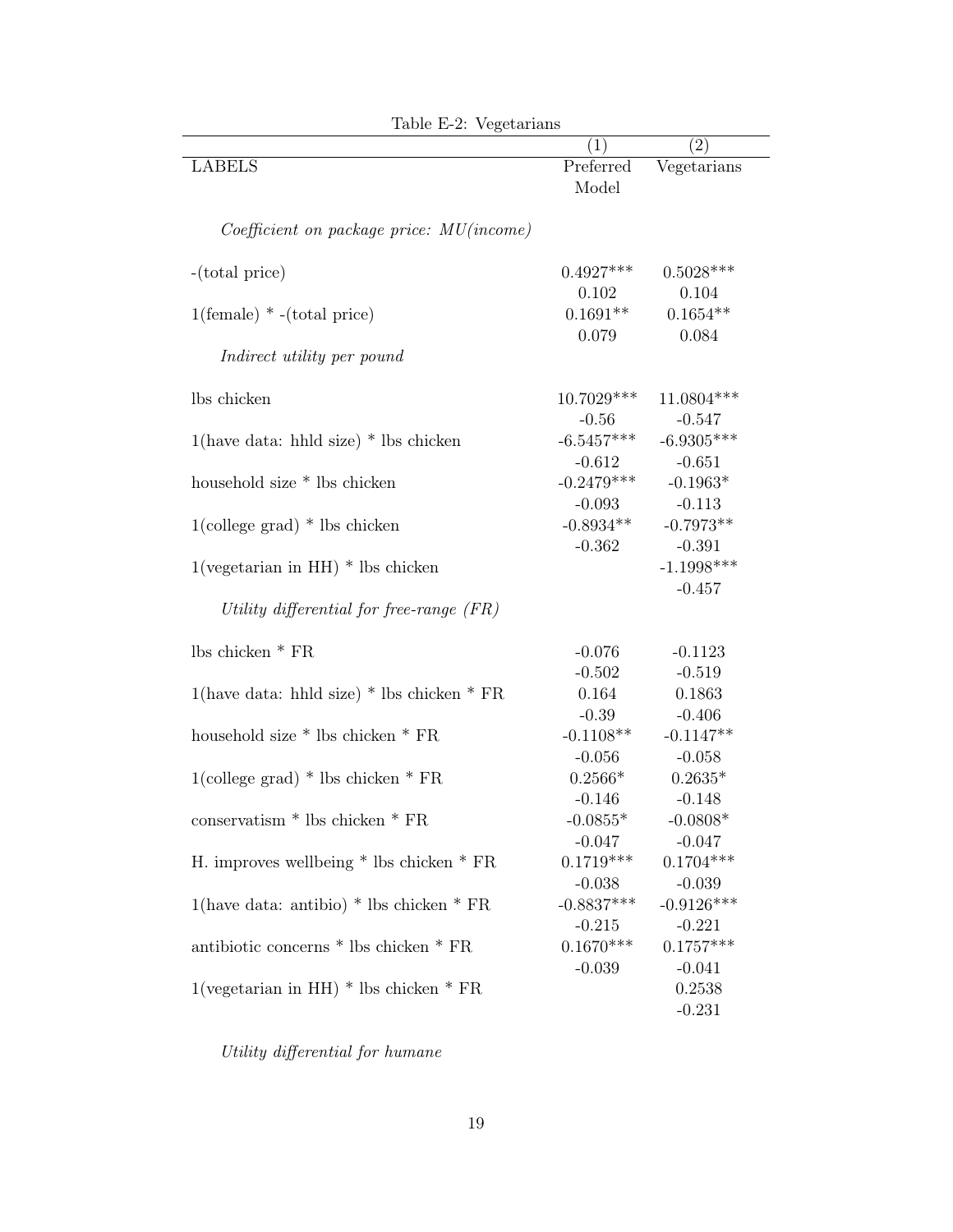| lbs chicken * humane                                             | $-1.4942**$  | $-1.6726**$  |  |  |  |
|------------------------------------------------------------------|--------------|--------------|--|--|--|
|                                                                  | $-0.712$     | $-0.712$     |  |  |  |
| $1$ (have data: hhld size) * lbs chicken * humane                | $1.0618**$   | $1.2976***$  |  |  |  |
|                                                                  | $-0.445$     | $-0.435$     |  |  |  |
| household size * lbs chicken * humane                            | $-0.1278*$   | $-0.1512**$  |  |  |  |
|                                                                  | $-0.069$     | $-0.073$     |  |  |  |
| $1$ (college grad) * lbs chicken * humane                        | $0.2930*$    | $0.2982*$    |  |  |  |
|                                                                  | $-0.164$     | $-0.167$     |  |  |  |
| conservatism <sup>*</sup> lbs chicken <sup>*</sup> humane        | $-0.1194*$   | $-0.1075*$   |  |  |  |
|                                                                  | $-0.061$     | $-0.062$     |  |  |  |
| H. healthiness * lbs chicken * humane                            | $0.1606**$   | $0.1449**$   |  |  |  |
|                                                                  | $-0.068$     | $-0.068$     |  |  |  |
| H. improves wellbeing * lbs chicken * humane                     | $0.1615***$  | $0.1664***$  |  |  |  |
|                                                                  | $-0.056$     | $-0.058$     |  |  |  |
| $1$ (have data: antibio) * lbs chicken * humane                  | $-0.9981***$ | $-1.0995***$ |  |  |  |
|                                                                  | $-0.299$     | $-0.311$     |  |  |  |
| antibiotic concerns * lbs chicken * humane                       | $0.1988***$  | $0.2171***$  |  |  |  |
|                                                                  | $-0.052$     | $-0.054$     |  |  |  |
| $1(\text{vegetarian in HH}) * \text{lbs chicken} * \text{human}$ |              | $0.5756**$   |  |  |  |
|                                                                  |              | $-0.286$     |  |  |  |
|                                                                  |              |              |  |  |  |
| Observations                                                     | 1920         | 1920         |  |  |  |
| Log L                                                            | -436.718     | $-428.575$   |  |  |  |
| Base WTP                                                         | $-0.34$      | $-0.33$      |  |  |  |
| Robust standard errors in parentheses                            |              |              |  |  |  |
| *** $p<0.01$ , ** $p<0.05$ , * $p<0.1$                           |              |              |  |  |  |

 $\overline{a}$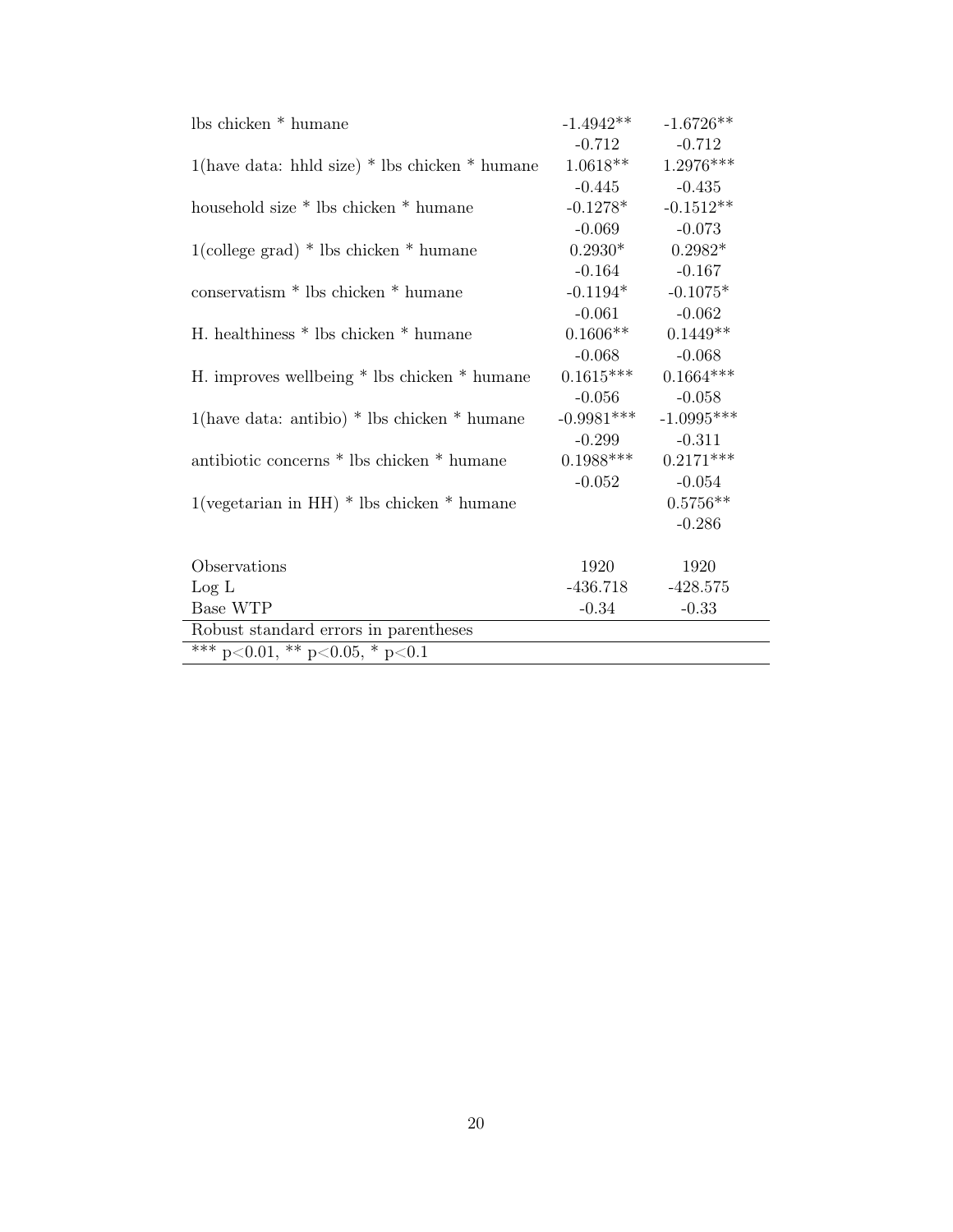# Bibliography

- <span id="page-20-4"></span>Bliemer, M.C.J., J.M. Rose, and D.A. Hensher. 2009. "Efficient stated choice experiments for estimating nested logit models." Transportation Research Part B-Methodological 43:19–35.
- <span id="page-20-10"></span>Burgess, L., and D.J. Street. 2005. "Optimal designs for choice experiments with asymmetric attributes." Journal of Statistical Planning and Inference 134:288–301.
- <span id="page-20-9"></span>Carlsson, F., and P. Martinsson. 2003. "Design techniques for stated preference methods in health economics." Health Economics 12:281–294.
- <span id="page-20-11"></span>Caussade, S., J.D. Ortuzar, L.I. Rizzi, and D.A. Hensher. 2005. "Assessing the influence of design dimensions on stated choice experiment estimates." Transportation Research Part B-Methodological 39:621–640.
- <span id="page-20-2"></span>Ferrini, S., and R. Scarpa. 2007. "Designs with a priori information for nonmarket valuation with choice experiments: A Monte Carlo study." Journal of Environmental Economics and Management 53(3):342–363.
- <span id="page-20-7"></span>Goos, P., B. Vermeulen, and M. Vandebroek. 2010. "D-optimal conjoint choice designs with no-choice options for a nested logit model." Journal of Statistical Planning and Inference 140:851–861.
- <span id="page-20-0"></span>Hensher, D.A. 2006a. "How do respondents process stated choice experiments? Attribute consideration under varying information load." Journal of Applied Econometrics 21:861–878.
- <span id="page-20-1"></span>—. 2006b. "Revealing differences in willingness to pay due to the dimensionality of stated choice designs: An initial assessment." Environmental & Resource Economics 34:7-44.
- <span id="page-20-6"></span>Johnson, F.R., S. Ozdemir, and K.A. Phillips. 2010. "Effects of simplifying choice tasks on estimates of taste heterogeneity in stated-choice surveys." Social Science & Medicine 70:183–190.
- <span id="page-20-8"></span>Kanninen, B.J. 2002. "Optimal design for multinomial choice experiments." Journal of Marketing Research 39:214–227.
- <span id="page-20-5"></span>Li, P.F., and D.G. Wang. 2009. "Numerical Analysis of the Statistical Properties of Uniform Design in Stated Choice Modelling." Transport Reviews 29:619–634.
- <span id="page-20-3"></span>Rose, J., and M. Bliemer. 2009. "Constructing efficient stated choice experimental designs." Transport Reviews 29:587–617.
- <span id="page-20-12"></span>Sandor, Z., and M. Wedel. 2005. "Heterogeneous conjoint choice designs." Journal of Marketing Research 42:210–218.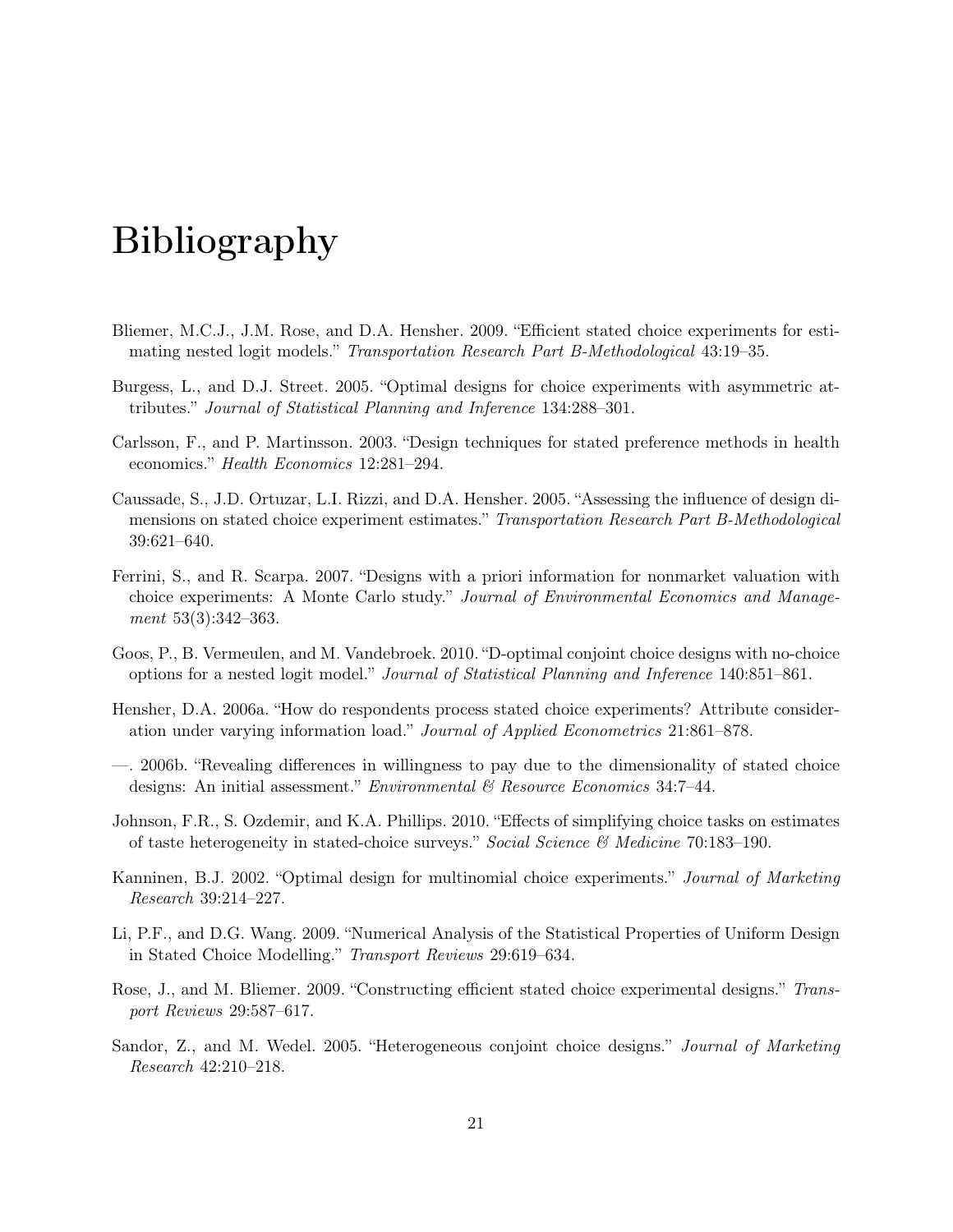- <span id="page-21-1"></span>Scarpa, R., D. Campbell, and W.G. Hutchinson. 2007. "Benefit estimates for landscape improvements: Sequential Bayesian design and respondents' rationality in a choice experiment." Land Economics 83:617–634.
- <span id="page-21-4"></span>Scarpa, R., S. Ferrini, and K. Willis. 2005. "Performance of error component models for status-quo effects in choice experiments." In Applications of Simulation Methods in Environmental Resource Economics. Springer Netherlands, vol. 6 of The Economics of Non-Market Goods and Resources, chap. 13, pp. 247–273.
- <span id="page-21-2"></span>Scarpa, R., and J.M. Rose. 2008. "Design efficiency for non-market valuation with choice modelling: how to measure it, what to report and why." Australian Journal of Agricultural and Resource Economics 52:253–282.
- <span id="page-21-3"></span>Street, D.J., and L. Burgess. 2008. "Some open combinatorial problems in the design of stated choice experiments." Discrete Mathematics 308:2781–2788.
- <span id="page-21-0"></span>Toubia, O., and J.R. Hauser. 2007. "On managerially efficient experimental designs." Marketing Science 26:851–858.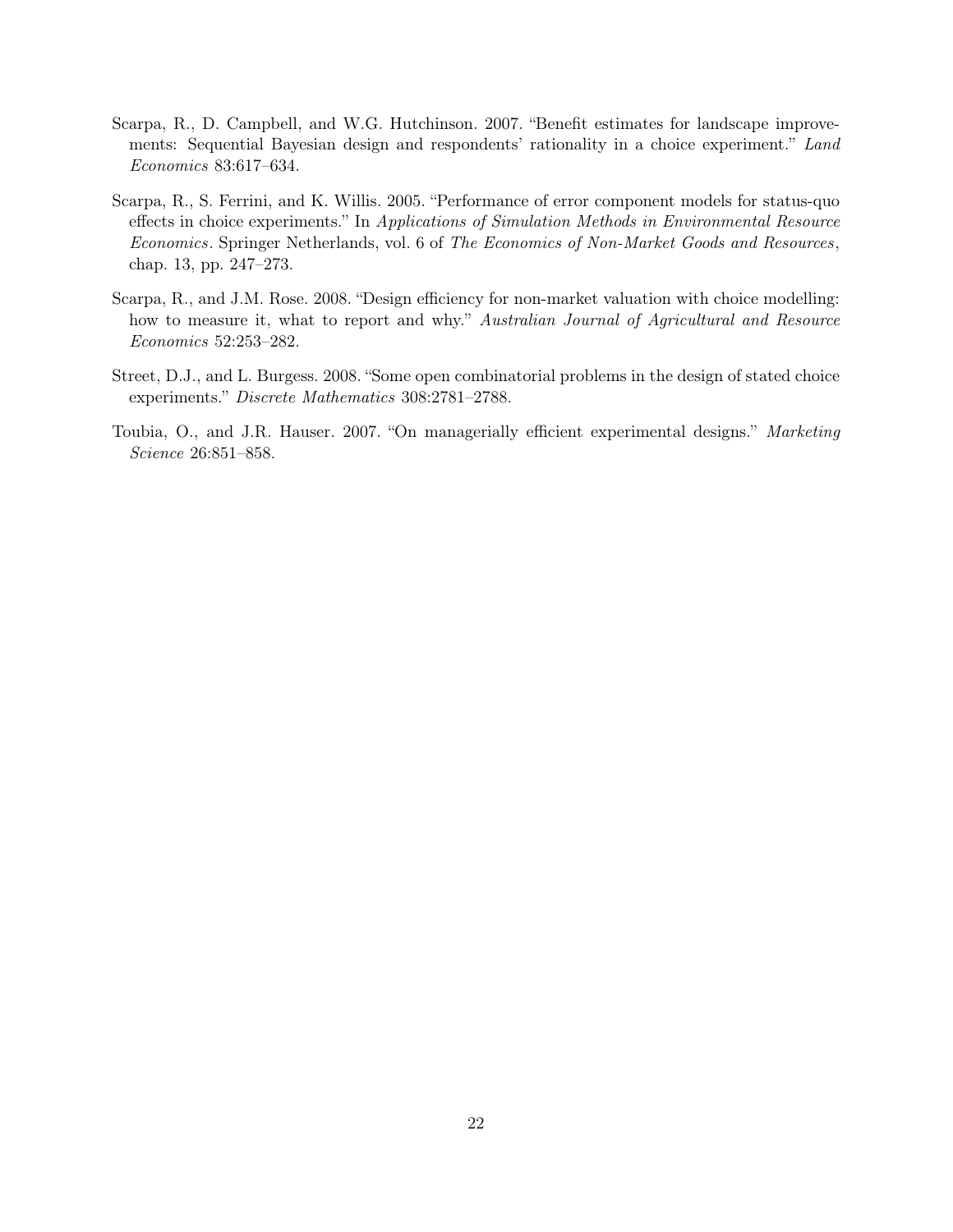# **Food Shopping Preferences**

We would appreciate your assistance with this research project on food preferences. We are Claire Tonry and Trudy Cameron. Claire is a 2006 graduate of the University of Oregon and this project began as her honors thesis. Trudy is a professor in the Department of Economics at the University of Oregon. The Lane County Circuit Court is in no way responsible for the development or content of this project. This is educational research with potential policy relevance. We plan to make a summary of our general findings available to policy-makers, grocery stores, and non-profit charitable organizations. The results from our study may help them better understand consumers' tastes.

All you need to do is complete this short questionnaire, which should take approximately 15 minutes. Your participation is voluntary. If you do not wish to participate, simply return the unmarked questionnaire for someone else to use (or discard it if you have marked it in any way). Responses will be completely anonymous; your name will not appear anywhere on the survey. Completing and returning the questionnaire constitutes your consent to participate.

Keep this letter for your records. If you have any questions regarding the research, contact the project's faculty collaborator, Dr. Trudy Cameron at the University of Oregon's Department of Economics, at (541) 346-1242. If you have any questions regarding your rights as a research subject, please contact the Office for Protection of Human Subjects at the University of Oregon at (541) 346-2510. After September 30, 2006, a brief summary of average responses to this survey will be posted on the web at http://darkwing.uoregon.edu/~cameron/foodsurvey. No individual responses will be revealed. Thank you again for your help.

> Office of Human Subjects Compliance

**JUN 2 8 2006** "APPROVED"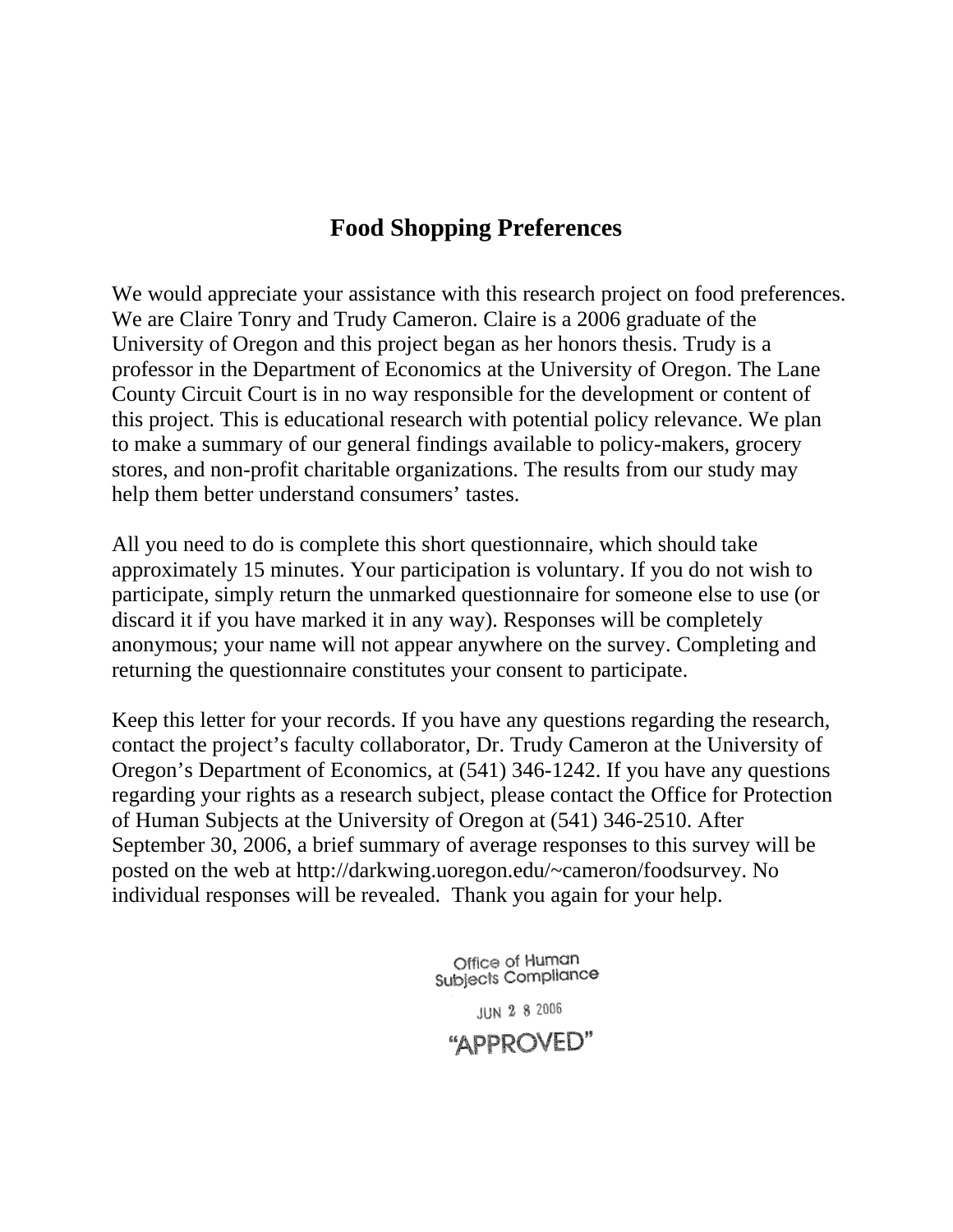# **Food Shopping Preferences**

## **Introduction**

Many people don't think too much about the foods they buy. However, animal rights groups are concerned about the treatment of livestock and poultry on modern farms. Some groups have proposed raising money from their members to broaden an official program to certify farms that produce "humanely raised" animals. With such a certification, consumers who wish to support better treatment of animals can look for products with this label. They will know that the higher price reflects the higher standards of animal care that the label would guarantee.

However, the funds that people would donate to pay for expanding this certification program could be spent for other causes—for example, children's health or elder care or poverty programs. Consumers may not be sufficiently willing to pay higher prices for humanely raised meats. In that case, this largerscale certification program would be a bad idea. The effort and money used to develop the program might be better spent on other things.

This survey is designed to gather information about likely consumer demand for certified humanely raised meats. You will be asked to consider a number of foodshopping scenarios. In each case, we want you to indicate what choices you would probably make on a real shopping trip, given your food budget and all the other things you normally need to buy.

It is important for our research that we collect the opinions of many different types of people. Regardless of your food preferences (**and even if you do not buy meat**) we hope you will participate in our study. The better our participants reflect the mix of opinions in the overall population, the better the advice we can provide to policy-makers, animal rights groups, and their potential donors.

This is a completely anonymous survey. It should take about 15 minutes to complete.

> Office of Human Subjects Compliance JUN 2 8 2006 "APPROVED"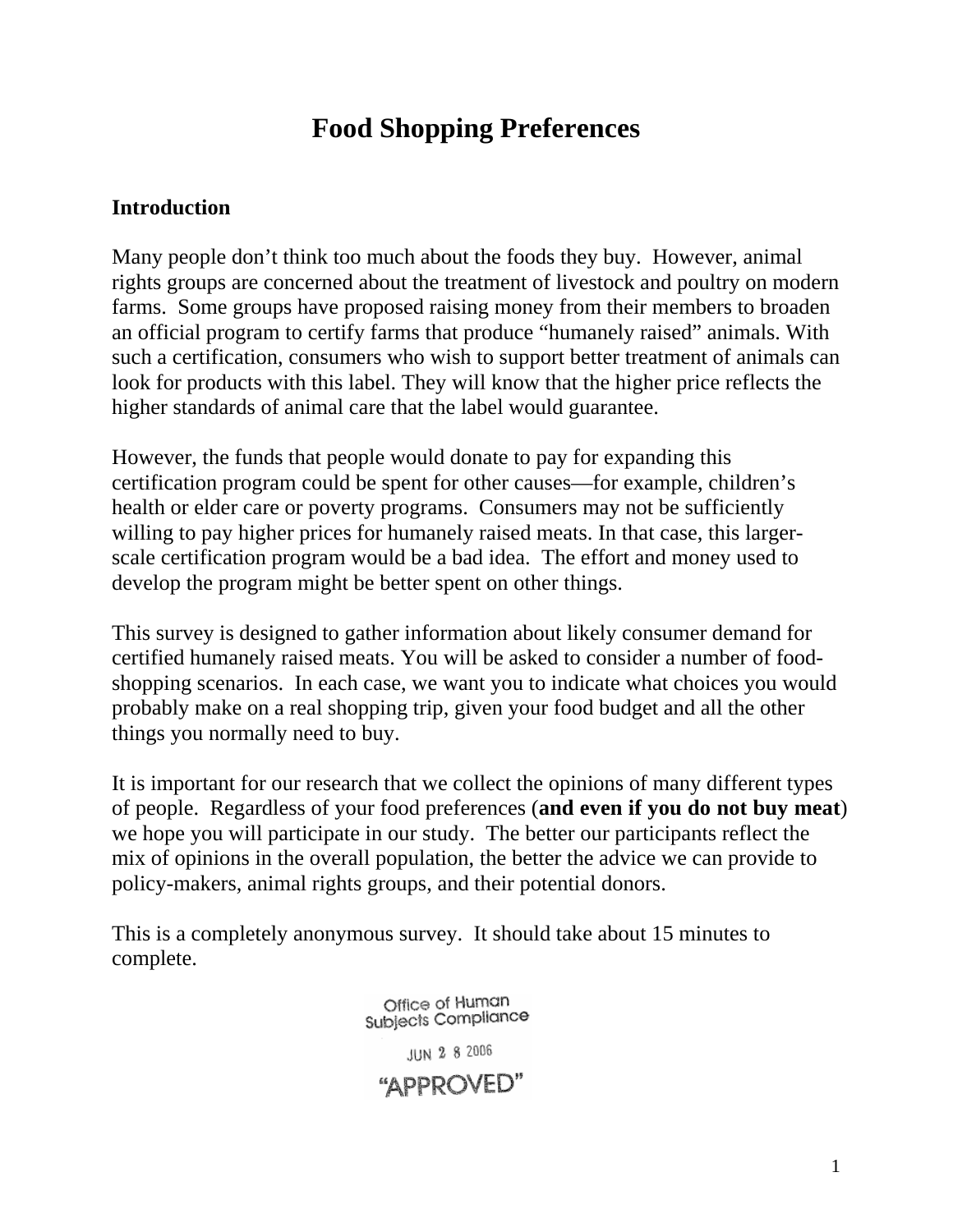## **Section A. Different approaches to raising livestock and poultry**

First, we will describe in more detail some different approaches to raising farm animals, like livestock and poultry, for food. Then we will ask you to consider some possible food shopping scenarios and what products you would prefer. Next we will ask you a few questions about your choices, and then we will follow up with some questions about you. These will allow us to combine your answers with those of other people like you.

Conventionally raised meats Federal laws already require farms, ranches and slaughterhouses to meet certain standards when they raise and process animals for meat:

- a. Animals must have plenty of food and water
- b. Animals must be made unconscious before they are slaughtered
- A.1. Were you previously aware of these existing requirements?



Free-range meats Some farms already choose to go beyond the conventional standards to raise what is sometimes called "free-range" meat. There are no specific laws about what farming practices can or cannot be called free-range, but these animals should spend at least some time outdoors.

A.2. Have you ever noticed free-range farm products for sale in the grocery stores where you shop?

| Yes      |
|----------|
| Nο       |
| Not Sure |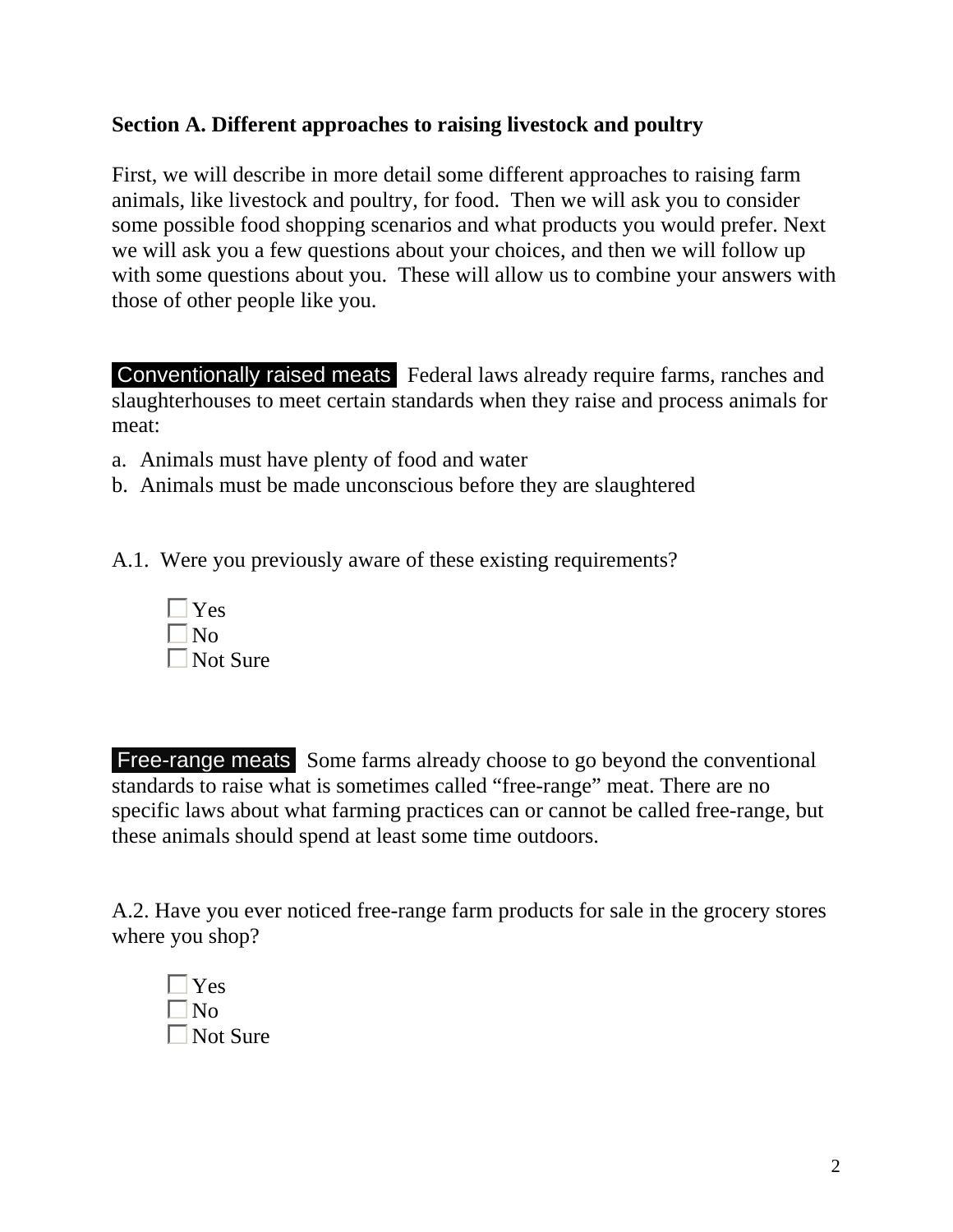Humanely raised meats These products are not yet widely available. An independent certifying organization would supervise specific animal husbandry standards that individual farmers could choose to follow if they wish.

These standards would concern veterinary care, healthy feeds, shelter/shade, ample space, pasture/rangeland/outdoor access, comfortable indoor protection during extreme weather, proper weaning, no unnecessary physical alterations, no electric shocks, natural cycles of light and dark, and continuous access to food.

A farm that can meet these detailed requirements, after inspection by the certifying organization, would be able to label its meat products as "Humanely Raised" (or "Humane").

Important: this label does NOT necessarily mean that these products are "Organically Grown." It refers only to the way farm animals are treated.

A.3. Prior to now, have you heard or read anything about these humane practices for raising livestock and poultry?



A.4. How much do you think these requirements would actually improve the wellbeing of livestock and poultry raised on certified farms?



A.5. Roughly what fraction of "conventional" farms do you think **already** make sure that their livestock and/or poultry meet most of these requirements:

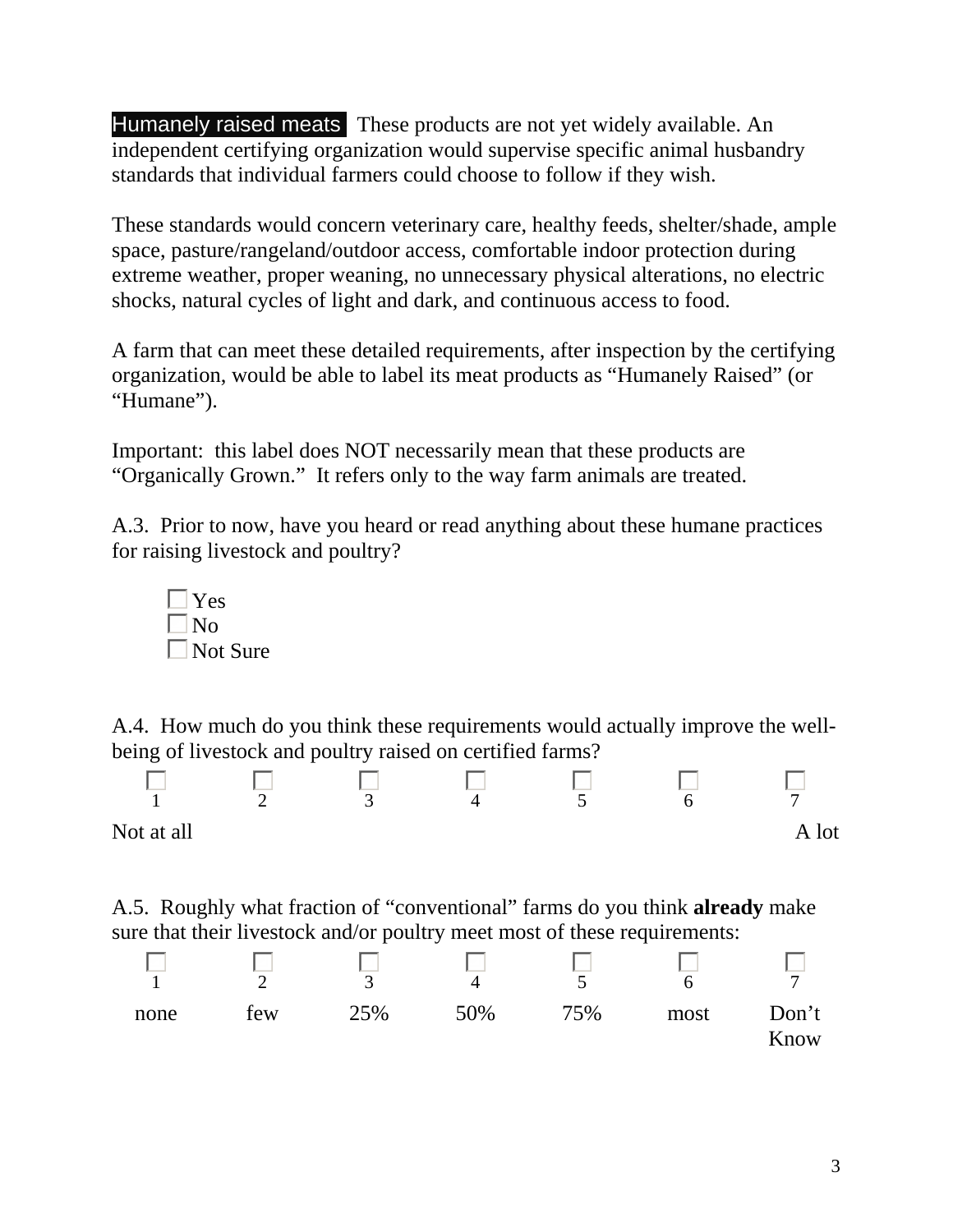|                                                                                                                                                |                |                                        |                | A.6. Do you think that humanely raised meats might be more or less healthy for |                   |
|------------------------------------------------------------------------------------------------------------------------------------------------|----------------|----------------------------------------|----------------|--------------------------------------------------------------------------------|-------------------|
|                                                                                                                                                |                | people to eat than conventional meats? |                |                                                                                |                   |
|                                                                                                                                                | $\overline{2}$ | 3                                      |                | 5                                                                              |                   |
| Much less healthy                                                                                                                              |                |                                        | Equally        |                                                                                | Much more healthy |
| than conventional meats                                                                                                                        |                |                                        | healthy        | than conventional meats                                                        |                   |
| conventional meats?                                                                                                                            |                |                                        |                | A.7. Do you think that humanely raised meats might have a different taste than |                   |
|                                                                                                                                                | $\overline{2}$ | 3                                      | $\overline{4}$ | 5                                                                              |                   |
| Much worse taste<br>than conventional meats                                                                                                    |                |                                        | Same           | than conventional meats                                                        | Much better taste |
| A.8. Do you think that humanely raised meats might be tougher or more tender<br>than conventional meats?                                       |                |                                        |                |                                                                                |                   |
|                                                                                                                                                | $\overline{2}$ |                                        |                |                                                                                |                   |
| Much tougher                                                                                                                                   |                |                                        | Same           |                                                                                | Much more tender  |
| than conventional meats                                                                                                                        |                |                                        |                | than conventional meats                                                        |                   |
| A.9. Roughly what price would your household normally have to pay for each of<br>these products? (enter price and/or check a box)<br>Don't eat |                |                                        |                |                                                                                |                   |
| Product                                                                                                                                        |                |                                        |                | Eat this, but<br>\$ per pound don't know price                                 | this              |
| Conventional chicken breasts                                                                                                                   |                |                                        |                |                                                                                |                   |
| Conventional top sirloin steak                                                                                                                 |                |                                        |                |                                                                                |                   |
| Conventional ground beef (15% fat)                                                                                                             |                |                                        |                |                                                                                |                   |
| Free-range chicken breasts                                                                                                                     |                |                                        |                |                                                                                |                   |
| Free-range top sirloin steak                                                                                                                   |                |                                        |                |                                                                                |                   |
| Free-range ground beef (15% fat)                                                                                                               |                |                                        |                |                                                                                |                   |

A.10. If you checked "Eat this, but don't know price" in at least one case above, please check the reason(s) why:

 $\square$  Somebody else in my household usually does the shopping

 $\Box$  I just buy my usual brand in a package that is the size I need.

 $\Box$  I just buy whatever looks good.

 $\Box$  Other  $\Box$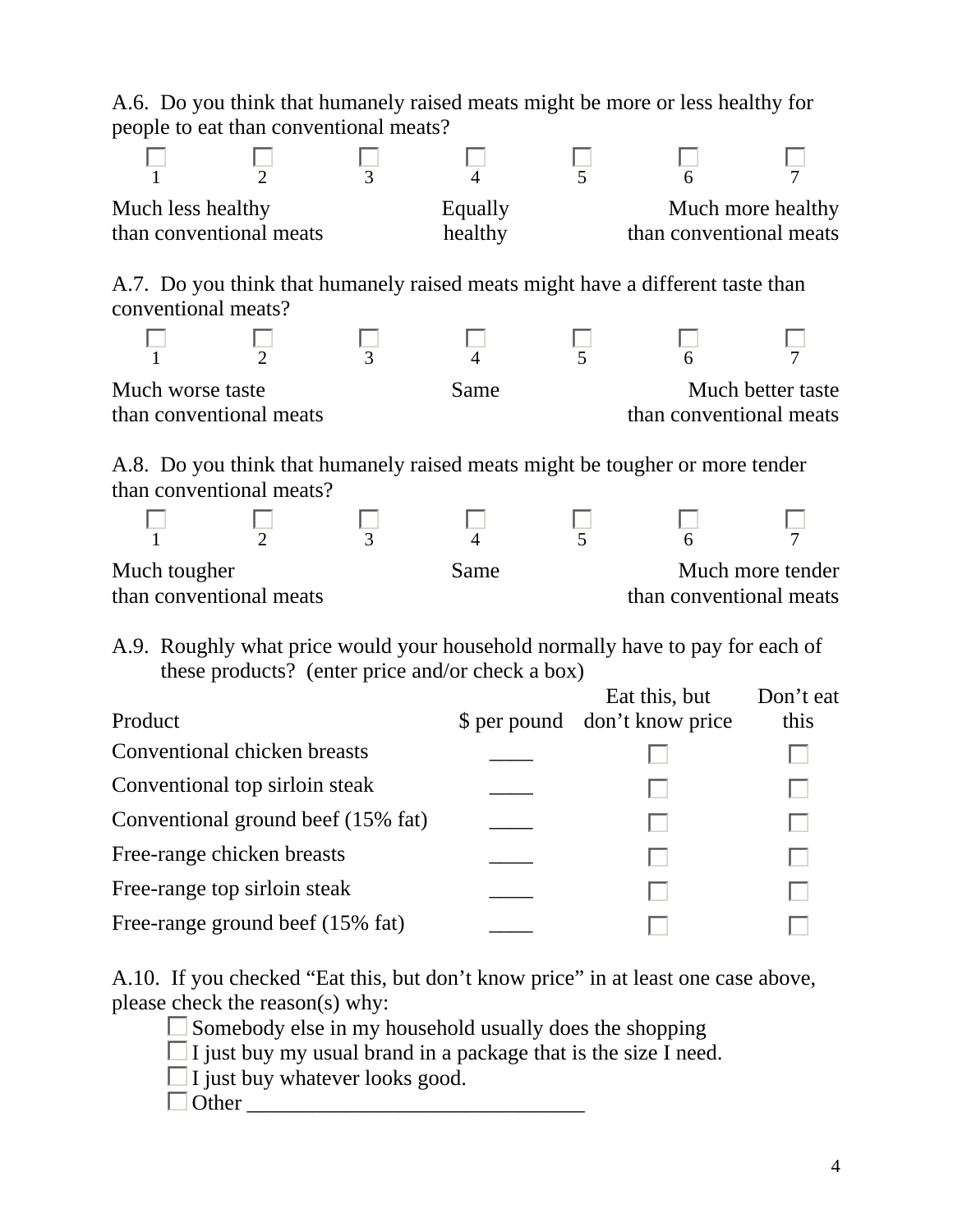## **Section B. Product Choices**

Next, we will ask you to consider some product choices like those you might actually face when you shop for food. These choices will concern conventional, free-range, and humanely raised ("humane") meat products. **There are no right or wrong answers to these questions.**

## *Some reminders:*

Conventional farming methods are often the **cheapest methods** for farmers. Lower costs mean that farmers can price their products competitively. Consumers can use the money they save to pay for other things that are also important to them or their families. Some consumers with tight budgets simply cannot afford to pay extra for humanely raised meat products, even though they would like to see better treatment of farm animals.

On the other hand, some people feel a strong moral obligation, in a survey like this one, to **say** that they would choose the humanely raised product. However, if the prices of humanely raised products are too high, these products will not be affordable for many people. We need you to be as realistic as possible about your likely shopping choices.

If the purchase intentions that people state in this survey are **overly optimistic**, it is possible that the "humanely raised" certification program will be expanded by mistake. The money and time used to further develop it would be better spent on some other socially valuable program.

## *Instructions:*

Please consider each of the following six choice scenarios **separately**. Assume that each scenario concerns a typical shopping trip where you have only the usual amount of time to compare products.

(Note: If *someone else* in your household normally shops for food, please answer the choice questions on behalf of that person (to the best of your ability). If you live in a college dormitory or other institutional setting, please answer as if you were currently shopping for yourself.)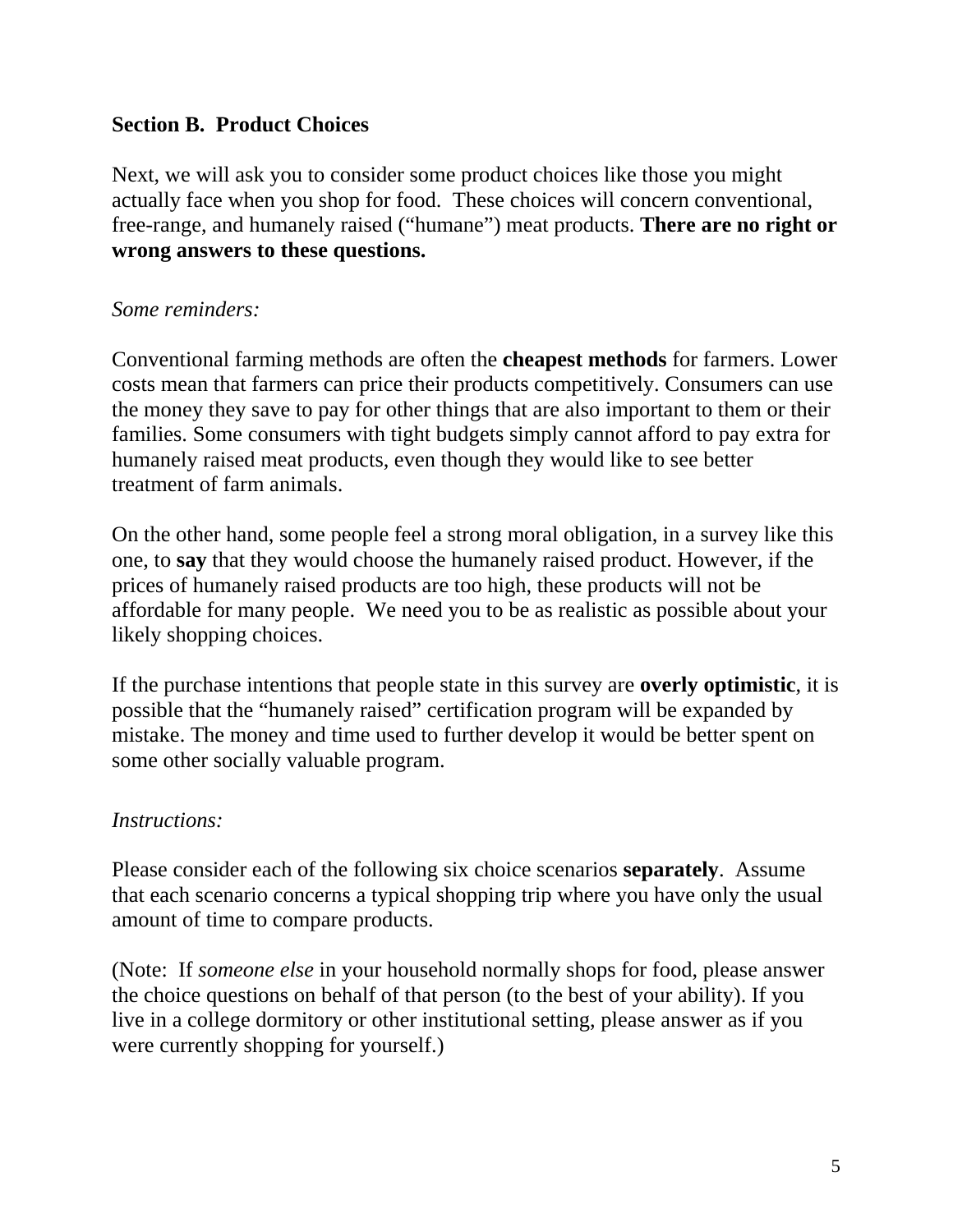- If every product in a choice scenario seems too expensive, choose "None."
- If you would look for something else instead, choose "None."
- If you never buy the meat product(s) being described, choose "None."

# *Choice Scenario # 1 (Chicken Breasts)*

Suppose you have come to your usual food store. You are considering whether to buy a 2-pound package of chicken breasts. The store offers three brands of chicken breasts that look the same. The color, size and fat content of each brand are very similar. The only visible difference is that one brand is marked "Humane," one brand is marked "Free-range," and the third brand is marked "Conventional". The prices are also different.

|              | A         |            |              | None |
|--------------|-----------|------------|--------------|------|
| <b>Type</b>  | Humane    | Free-range | Conventional |      |
| Package size | $2$ lbs   | $2$ lbs    | $2$ lbs      |      |
| Price        | \$3.59/lb | \$3.54/lb  | \$3.49/lb    |      |
| Total cost   | \$7.18    | \$7.08     | \$6.98       | \$0  |
| I prefer:    |           |            |              |      |

Keeping in mind your household budget, which would you choose? (check ONE)

Now consider a different shopping trip, and a different choice scenario.

# *Choice Scenario # 2 (Chicken Breasts)*

Now suppose that you are considering whether to buy a 3-pound package of chicken breasts. This time, the prices are different.

|              | Α         |            | C            | None |
|--------------|-----------|------------|--------------|------|
| Type         | Humane    | Free-range | Conventional |      |
| Package size | $3$ lbs   | $3$ lbs    | $3$ lbs      |      |
| Price        | \$4.14/lb | \$3.39/lb  | \$2.89/lb    |      |
| Total cost   | \$12.42   | \$10.17    | \$8.67       | \$0  |
| I prefer:    |           |            |              |      |

Keeping in mind your household budget, which would you choose? (check ONE)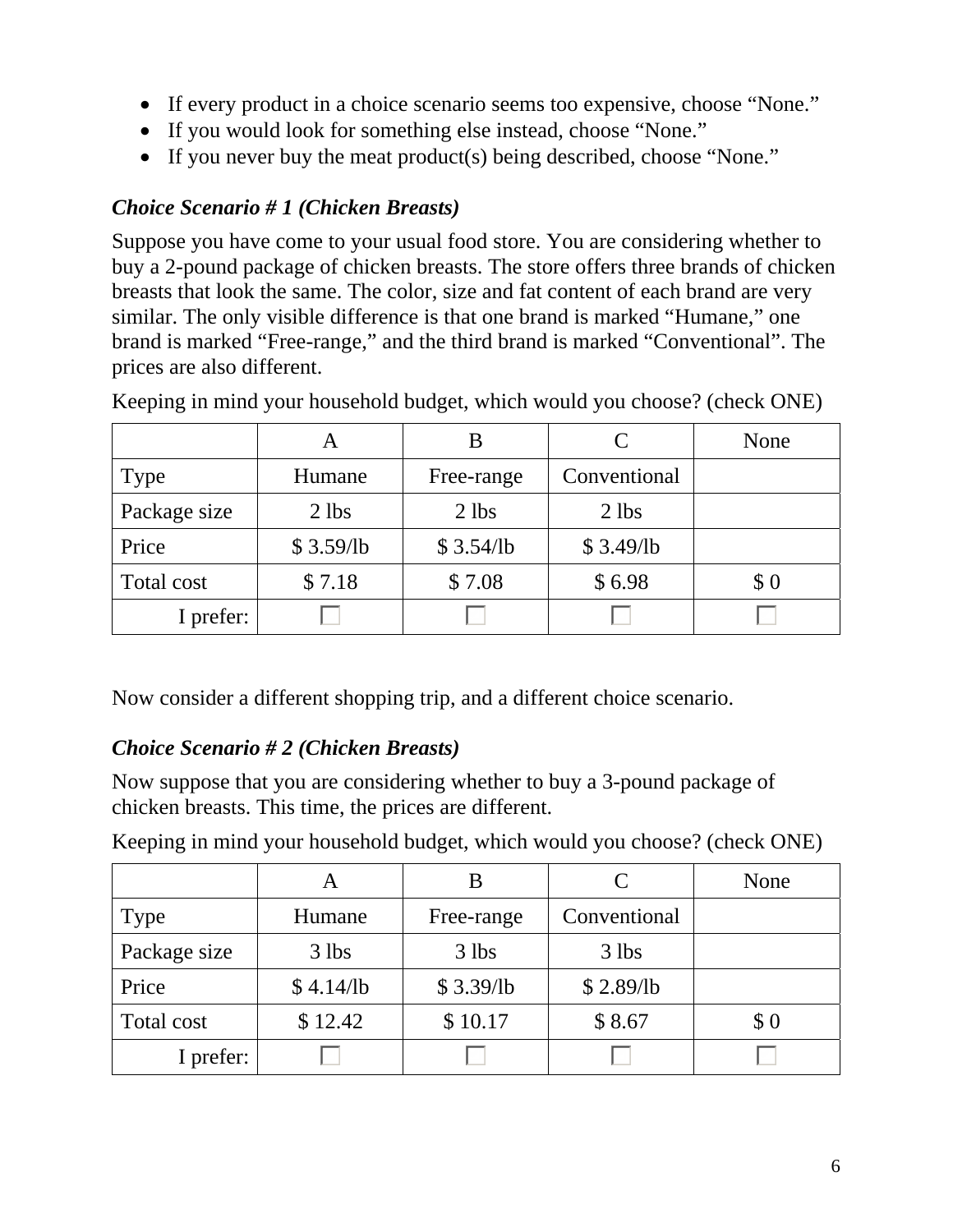Now we will ask you to consider some other possible food shopping trips. Please consider each choice task separately from the others.

# *Choice Scenario # 3 (Top Sirloin Beef Steak)*

Suppose you are considering whether to buy 2.5 pounds of beef steak (top sirloin). At the store there are three brands of beef that look the same. The cut, color, size and fat content are very similar. However, one brand is marked "Humane," one brand is marked "Free-range," and the third brand is marked "Conventional". The prices are also different.

|              | Α         |            | C            | None |
|--------------|-----------|------------|--------------|------|
| <b>Type</b>  | Humane    | Free-range | Conventional |      |
| Package size | $2.5$ lbs | $2.5$ lbs  | $2.5$ lbs    |      |
| Price        | \$8.49/lb | \$7.99/lb  | \$6.49/lb    |      |
| Total cost   | \$21.22   | \$19.97    | \$16.22      | \$0  |
| I prefer:    |           |            |              |      |

Keeping in mind your household budget, which would you choose? (check ONE )

# *Choice Scenario # 4 (Ground Beef)*

Suppose that you are considering whether to buy a 2.5-pound package of ground beef (15% fat). At the store, there are three brands of beef that look the same. However, one brand is marked "Humane," one brand is marked "Free-range," and the third is marked "Conventional". The prices are also different.

Keeping in mind your household budget, which would you choose? (check ONE)

|              | A         |            | C            | None  |
|--------------|-----------|------------|--------------|-------|
| Type         | Humane    | Free-range | Conventional |       |
| Package size | $2.5$ lbs | $2.5$ lbs  | $2.5$ lbs    |       |
| Price        | \$6.19/b  | \$4.69/lb  | \$3.69/lb    |       |
| Total cost   | \$15.48   | \$11.73    | \$9.23       | $\$0$ |
| I prefer:    |           |            |              |       |

The final two choice scenarios appear on the next page. They will describe six products, rather than three. Please continue to check JUST ONE box for each choice scenario.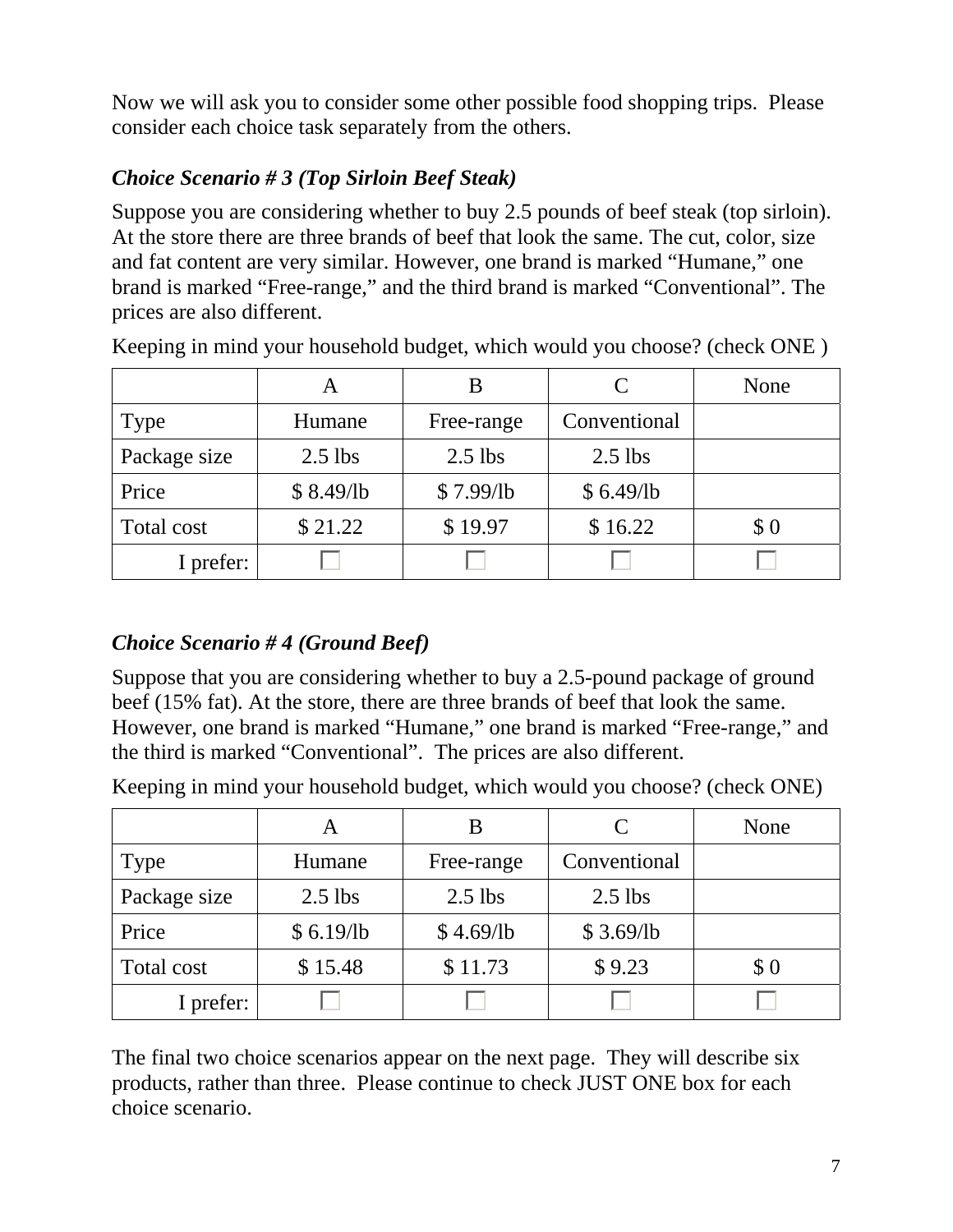## *Choice Scenario # 5 (Chicken Breasts or Top Sirloin Beef Steak)*

Suppose you are considering whether to buy a 1.5-pound package of meat. It can be *either* chicken or beef steak (top sirloin). You have a choice between three kinds of chicken that look the same, and three kinds of beef top sirloin steak that look the same. However, as before, the brands are marked differently.

|                       | А         | B          | C         | D            | E            | F         | None |
|-----------------------|-----------|------------|-----------|--------------|--------------|-----------|------|
| Product               | Chicken   | Chicken    | Chicken   | <b>Steak</b> | <b>Steak</b> | Steak     |      |
| Type                  | Humane.   | Free-range | Conven.   | Humane.      | Free-range   | Conven.   |      |
| <b>Size</b>           | $1.5$ lbs | $1.5$ lbs  | $1.5$ lbs | $1.5$ lbs    | $1.5$ lbs    | $1.5$ lbs |      |
| Price                 | \$4.99/lb | \$4.79/lb  | \$3.29/b  | \$6.24/lb    | \$5.74/lb    | \$4.99/lb |      |
| Cost                  | \$7.48    | \$7.18     | \$4.93    | \$9.36       | \$8.61       | \$7.48    | \$0  |
| I <i>most</i> prefer: |           |            |           |              |              |           |      |

Keeping in mind your usual household budget, which would you choose? (check **JUST ONE** of the seven boxes)

## *Choice Scenario # 6 (Chicken Breasts or Ground Beef)*

Suppose you are considering whether to buy a 3-pound package of meat. It can be *either* chicken or ground beef (15% fat). Again, you are faced with a choice between three kinds of chicken that look the same, and three kinds of ground beef that look the same. However, as before, the brands are marked differently.

Keeping in mind your usual household budget, which would you choose? (check **JUST ONE** of the seven boxes)

|                       | A         | B          | C         | D           | Е           | F           | None |
|-----------------------|-----------|------------|-----------|-------------|-------------|-------------|------|
| Product               | Chicken   | Chicken    | Chicken   | Ground beef | Ground beef | Ground beef |      |
| Type                  | Humane.   | Free-range | Conven.   | Humane.     | Free-range  | Conven.     |      |
| <b>Size</b>           | $3$ lbs   | $3$ lbs    | $3$ lbs   | $3$ lbs     | $3$ lbs     | $3$ lbs     |      |
| Price                 | \$3.74/lb | \$2.74/lb  | \$2.69/lb | \$5.99/lb   | \$5.49/lb   | \$3.49/lb   |      |
| Cost                  | \$11.22   | \$8.22     | \$8.07    | \$17.97     | \$16.47     | \$10.47     | \$0  |
| I <i>most</i> prefer: |           |            |           |             |             |             |      |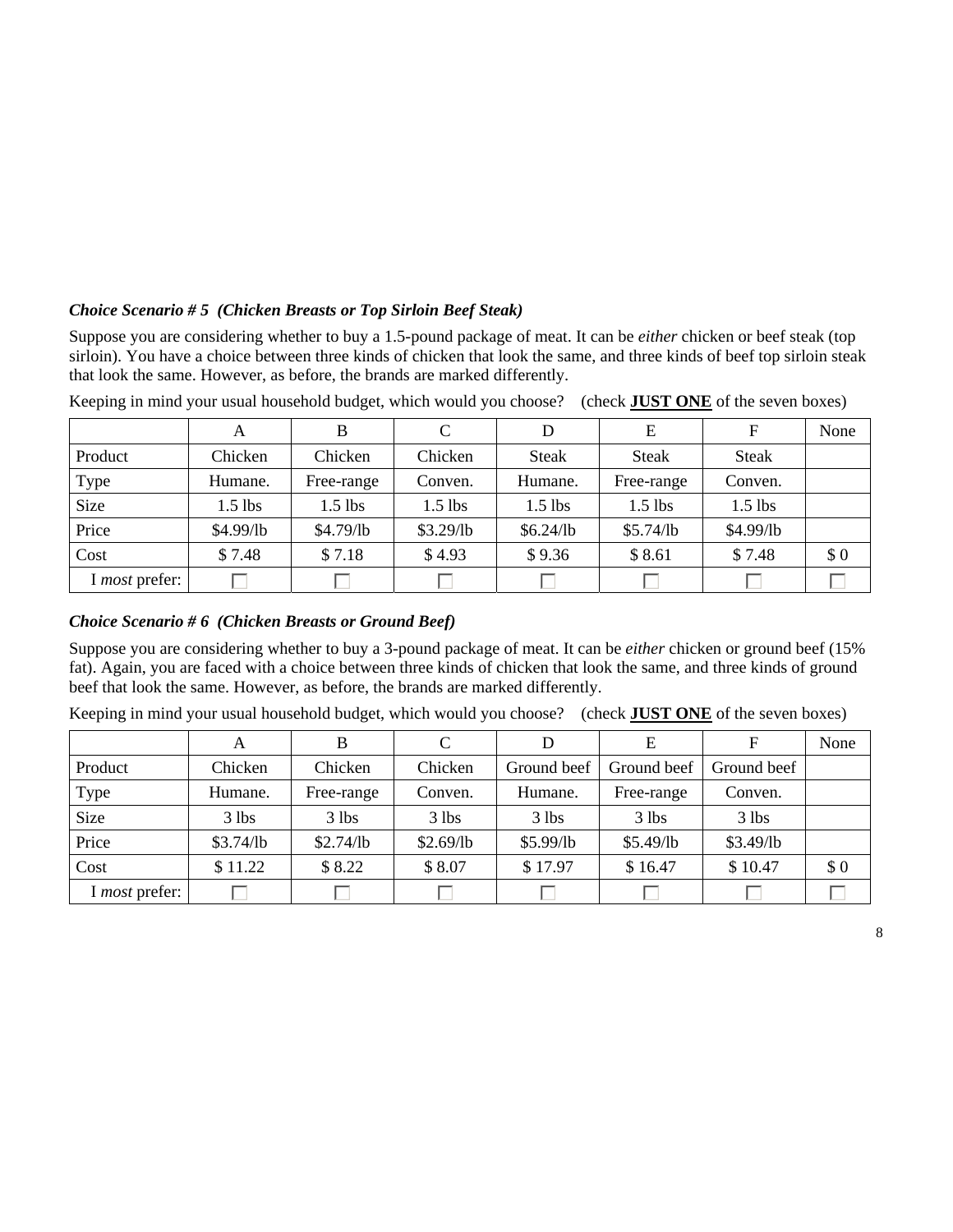## **Section C. Questions related to your choices**

C.1. How confident are you that you would always make the same six choices you indicated above, if you were actually shopping under those same conditions?

| Not at all confident |  |  | Very Confident |
|----------------------|--|--|----------------|

C.2. In choosing among different brands of chicken breasts, to what extent were you thinking about "bird flu" and how it might affect chicken products?



C.3. In choosing among different brands of chicken breasts, to what extent were you thinking about antibiotics, growth hormones, or genetic engineering and how these might affect chicken products?

|            |  |  | −   |
|------------|--|--|-----|
| Not at all |  |  | lot |

C.4. In choosing among different brands of beef, to what extent were you thinking about "mad cow disease" and how it might affect beef products?



C.5. In choosing among different brands of beef, to what extent were you thinking about antibiotics, growth hormones, or genetic engineering and how these might affect beef products?

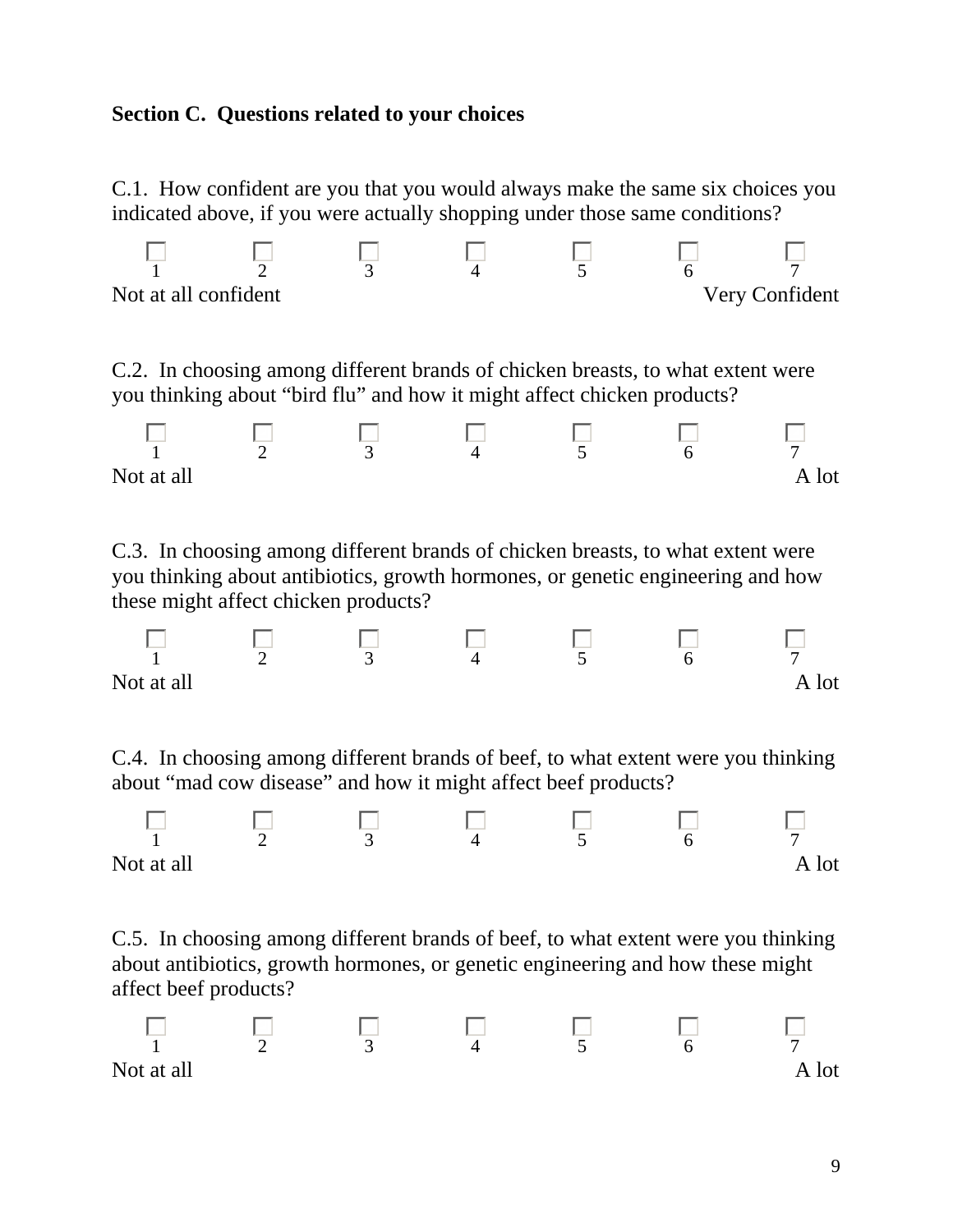## **Section D. How can you be described?**

D.1. What is your age?

D.2. What is your gender?

| Male   |
|--------|
| Female |

D.3. Including yourself, how many people are in your household?

D.4. Including yourself, how many members of your household consider themselves to be vegetarians or vegans (i.e. choose to eat no meat products)? \_\_\_

D.5. If you (or other household members) are vegetarian, please indicate why (mark all that apply):

| Health                                 |  |
|----------------------------------------|--|
| Religion                               |  |
| <b>Environmental concerns</b>          |  |
| $\Box$ Ethical reasons (animal rights) |  |
| $\Box$ Do not like meat                |  |
| $\Box$ Other (please describe)         |  |

D.6. Does your household regularly purchase these products? (mark all that apply)

| Chicken                                |
|----------------------------------------|
| $\Box$ Beef                            |
| $\Box$ Pork                            |
| $\Box$ Fish                            |
| $\Box$ Lamb                            |
| □ Other meat-based proteins            |
| $\Box$ Tofu or other non-meat proteins |
|                                        |

D.7. Are you the primary grocery shopper (or one of the primary shoppers) for your household?

 $\Box$  Yes  $\Box$ No

D.8. For how many people, including you, does the shopper normally buy food?

\_\_\_\_\_ people

 $\Box$  Does not apply (I live in a dormitory or similar institutional setting)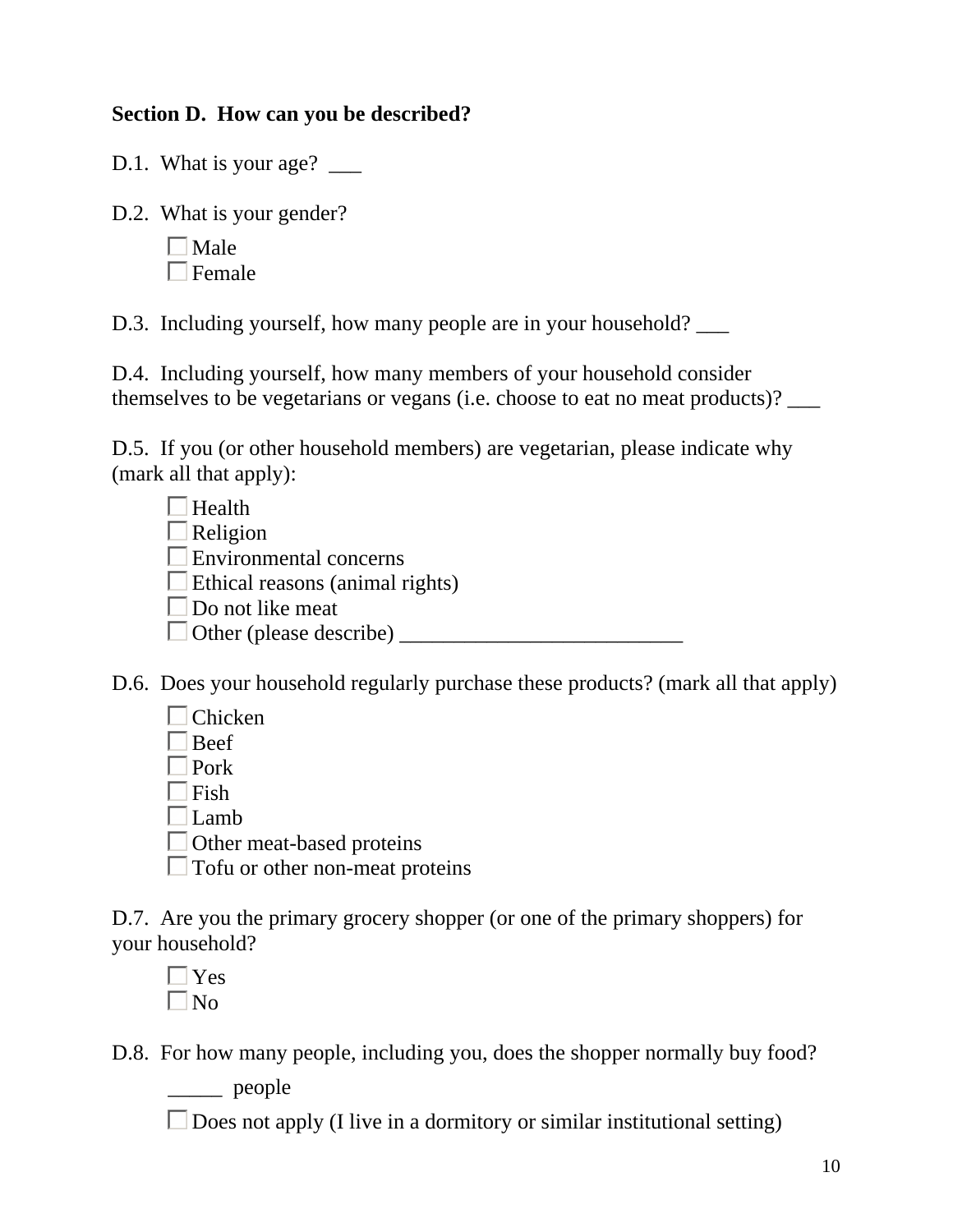D.9. When they are available where you happen to be shopping, do you buy "freerange" brands of the following? (check one in each row)

|                | Always | Sometimes | Never |
|----------------|--------|-----------|-------|
| Chicken        |        |           |       |
| Beef           |        |           |       |
| Port           |        |           |       |
| Lamb           |        |           |       |
| Eggs           |        |           |       |
| Other proteins |        |           |       |

D.10. Where do you usually buy meat?

Grocery store (major national chain, such as Safeway, Albertson's, etc.) Discount food store (such as Costco, etc.) Grocery with some natural foods (such as Market of Choice, etc.)  $\square$  Butcher shop Farm or farmer's market  $\Box$  Other (please describe)  $\Box$  Do not usually buy any meat

D.11. How often do you use coupons when you shop for groceries?



| D.12. In terms of politics, how do you consider yourself? |  |          |  |                           |
|-----------------------------------------------------------|--|----------|--|---------------------------|
|                                                           |  |          |  |                           |
|                                                           |  |          |  |                           |
| Extremely<br><i>liberal</i>                               |  | Moderate |  | Extremely<br>conservative |

D.13. Have you ever lived on a farm that raised livestock or poultry for food?

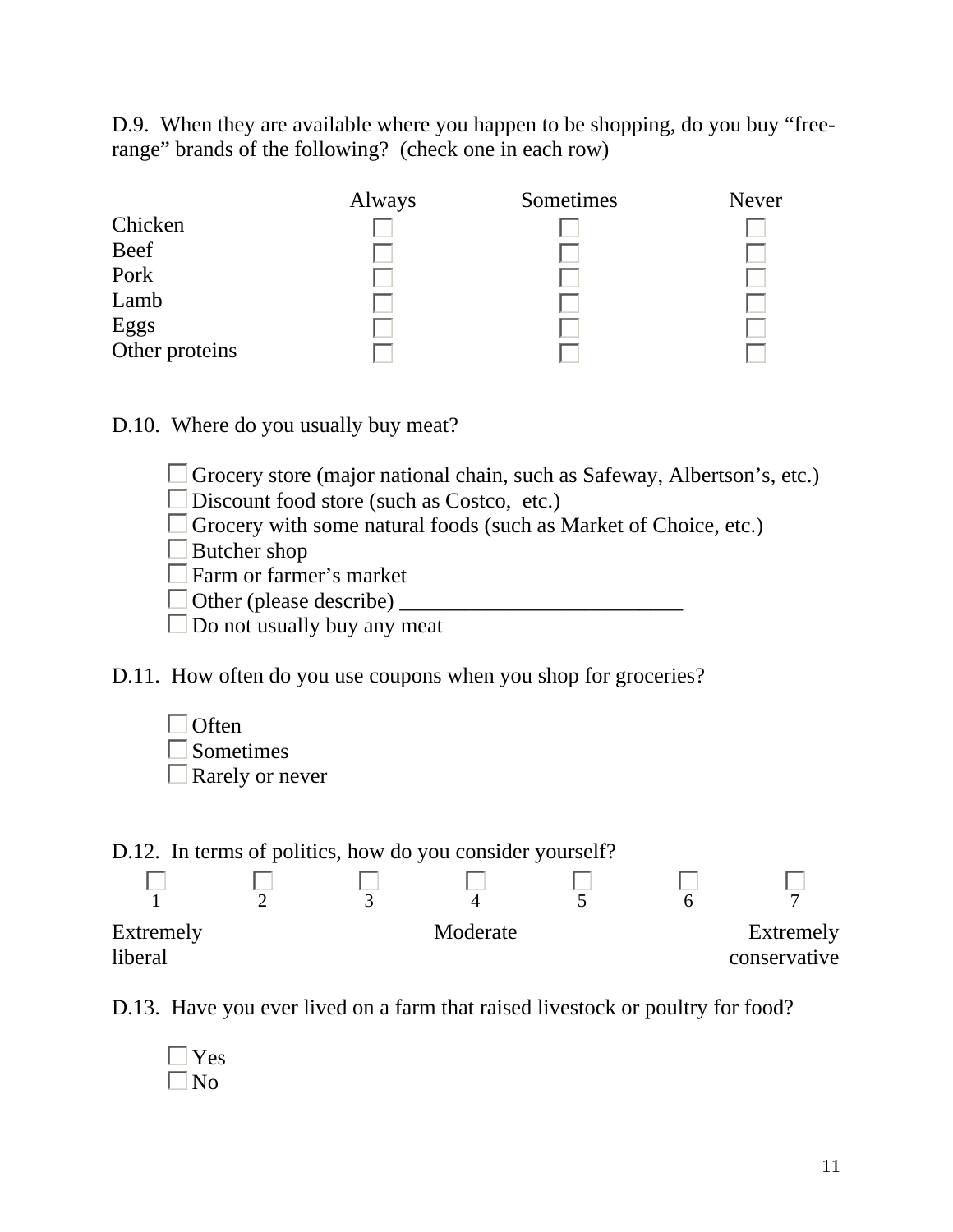D.14. Do you belong to any animal rights organizations?

 $\Box$  Yes  $\Box$  No

D.15. Think about the way the information in this survey was presented. How important do you think it is *to this research team* for people to buy humanely raised meat products?





 $\Box$  Some college, no degree

 $\square$  Associate degree (academic)

 $\Box$  Professional degree Doctorate degree

D.17. Consumer choices often depend upon income levels. In our research, we need to group your answers with those of other people who have similar household incomes. What is your approximate annual household income—from work, investments, pensions, social security, public assistance and all other sources? (Remember, no one will be able to link the information on this survey to your identity.)

 $\Box$  Less than \$5,000  $5,000 - $$  9,999  $\Box$  \$ 10,000 – \$ 14,999  $\Box$  \$ 15,000 – \$ 19,999  $\Box$  \$ 20,000 – \$ 24,999  $\Box$  \$ 25,000 – \$ 29,999  $\Box$  \$ 30,000 – \$ 39,999  $\Box$  \$ 40,000 – \$ 49,999  $\Box$  \$ 50,000 – \$ 59,999  $\Box$  \$ 60,000 – \$ 79,999  $\Box$  \$ 80,000 – \$ 99,999  $\Box$  \$100,000 – \$149,999  $\Box$  \$150,000 – \$199,999  $\Box$  \$200,000 or more